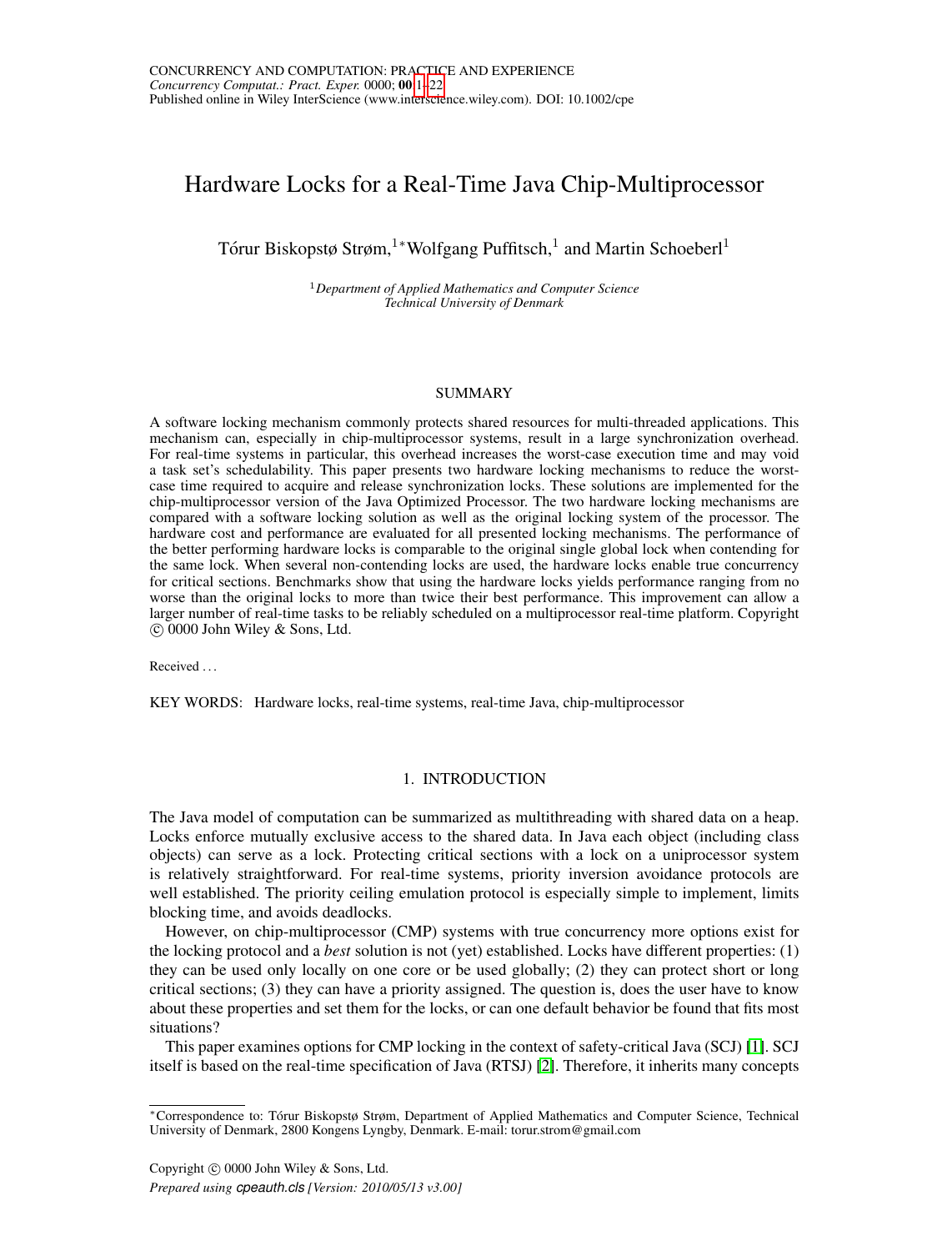of the RTSJ. SCJ defines some of the properties for locking (e.g., priority ceiling protocol on uniprocessors), but leaves details for CMP systems unspecified. In this paper we examine possible solutions and conclude that executing at maximum priority while waiting for a lock and holding a lock leads to a reasonable solution for CMP locking.

This paper presents hardware support for the Java programming language on CMPs. For the implementation we start with an existing locking mechanism on the Java optimized processor (JOP) [\[3\]](#page-20-2), which uses a single global lock in hardware. This global lock is simple and efficient on a single core processor. However, this single lock negates the possibility of true concurrency on a CMP platform.

We extend this locking in three ways: (1) software locks, (2) hardware support for locks, and (3) hardware support for queues of threads waiting for locks. The software implementation provides a standard lock implementation and uses the global lock to synchronize access to the locking data structures. As the worst-case timing for acquiring a lock is on the order of thousands of cycles for an 8-way CMP, we developed hardware support to improve the locking time. As a first step a content-addressable memory is introduced that maps objects to locks. The access to this unit is still protected by the single hardware lock. We further improve the locking unit, reducing the number of memory accesses, by merging the locking unit with the global lock and adding queues in hardware for the blocked threads.

The benefits and drawbacks of each lock type are also explored. We found that our first effort in hardware locks did not yield any noticeable benefits in the benchmarks. However, our improved locking units perform at their worst as well as the original locks whilst also enabling non-contending locks. For some benchmarks the performance is more than twice that of the original locks.

This paper is an extended version of a paper presented at JTRES 2014 [\[4\]](#page-20-3). The new contributions of this paper are twofold. First, we present an improved version of the hardware locking unit that has far better performance than the previous unit. Second, this paper includes a more detailed evaluation of the hardware implementation and locking performance.

The paper is organized as follows. The next section presents background and related work on synchronization, safety-critical Java, and the Java processor JOP. Section 3 describes our three CMP lock implementations: a software only version and two versions with hardware support. We evaluate all three designs with respect to hardware consumption (for an FPGA-based implementation) and performance in Section 4. The evaluation section also describes a use case, the RepRap controller, to explore the lock implementation. In Section 5 we discuss our findings and some aspects of the SCJ definitions related to locks. Section 6 concludes.

# 2. BACKGROUND AND RELATED WORK

Our work is in the context of shared memory systems with locks to provide mutual exclusion for critical sections. We are especially interested in CMP systems in the context of safety-critical Java. In this section we provide background information on those topics, including references to related work.

#### *2.1. Uniprocessor Synchronization*

When a resource is shared between two or more threads, it may be necessary to serialize access in order to prevent corruption of the data/state. A commonly used mechanism is locking, where a thread acquires a lock before accessing the shared resource. The code segment accessing the shared data and protected by a lock is also called critical section.

Other threads that wish to acquire the lock and access the resource have to wait until the current owner has released the lock. While locking mechanisms guarantee mutual exclusion, the more detailed behavior varies greatly depending on the environment and implementation.

One problem with locking is that, depending on the usage and implementation, priority inversion can occur, as described by Lampson and Redell [\[5\]](#page-20-4). An example of the problem is as follows: given three threads L, M, and H with low, medium, and high priorities and a lock shared between L and H.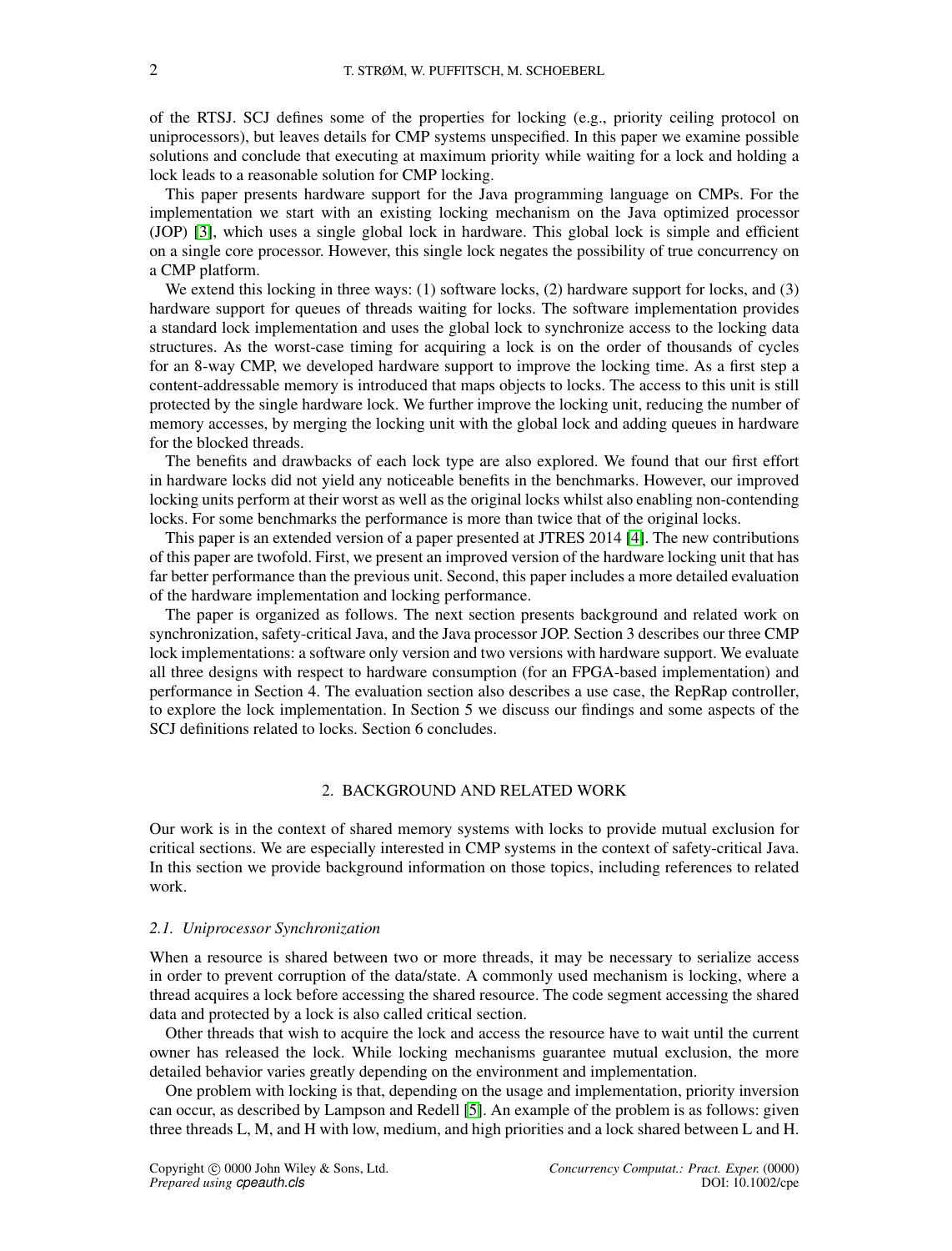Priority inversion may arise when L acquires the lock and H has to wait for it. Since M has a higher priority than L and does not try to acquire the lock, it can preempt L, thereby delaying H further.

This problem can be solved by priority inversion avoidance protocols [\[6\]](#page-20-5). With priority inheritance the lock-holding thread inherits the priority of a higher priority thread when that thread tries to acquire the lock. Another protocol, called the priority ceiling protocol, assigns a priority to the lock that must be higher or equal than the priority of each thread that might acquire the lock. A simplified version of this protocol is the priority ceiling emulation (PCE) protocol [\[7\]](#page-20-6), also called the immediate ceiling priority protocol. In PCE a thread taking a lock is immediately assigned the priority of the lock. When the thread releases the lock its priority is reset to the original priority. If threads are prohibited from self-suspending, PCE ensures that the blocking is bounded and that deadlocks do not occur on uniprocessor systems.

These PCE properties also apply to CMP systems when threads are pinned to processors and when locks are not shared by threads executing on different processors. However, if locks are shared over processor boundaries, deadlocks can occur. Individual priorities need to be set carefully in order to keep blocking bounded.

## *2.2. Multiprocessor Synchronization*

While the impact of locking on real-time systems is well understood for uniprocessors, the multiprocessor case raises new issues. Several decisions need to be made when designing a multiprocessor locking protocol. Should blocked threads be suspended or should they spin-wait? Should the queue for entering the critical section be ordered according to priorities or a FIFO policy? Can threads be preempted while holding a lock? These decisions influence the system behavior with regard to blocking times and schedulability.

Spinning seems to be beneficial for schedulability according to an evaluation by Brandenburg et al. [\[8\]](#page-20-7), but of course wastes processor cycles that could be used for computations. Whether priority queuing or FIFO queuing performs better depends on the properties of the thread set [\[9\]](#page-20-8).

Rajkumar et al. [\[10\]](#page-20-9) propose the multiprocessor priority ceiling protocol (MPCP), which is a "distributed" locking protocol. In such a protocol, shared critical sections are executed on a dedicated synchronization processor, i.e., tasks migrate to the synchronization processor while executing a critical section. Depending on the task set properties, distributed locking protocols can outperform protocols where critical sections execute on the same processor as regular code [\[9\]](#page-20-8). However, frequent task migrations are likely to reduce the (average-case) performance of distributed locking protocols.

Gai et al. [\[11\]](#page-20-10) propose the multiprocessor stack resource policy (MSRP), which extends the stack resource policy (SRP) proposed by Baker [\[12\]](#page-20-11). The protocol distinguishes local and global critical sections. Local critical sections are used when threads that share a lock execute on the same core. These critical sections follow the SRP and are not directly relevant to the work presented in this paper. Global critical sections are used when threads that share a lock execute on different cores. When executing a global critical section on a processor, the priority is raised to the maximum priority on that processor. Global critical sections are therefore non-preemptible. Tasks wait for global resources by spinning non-preemptively and are granted access according to a FIFO policy.

Burns and Wellings [\[13\]](#page-20-12) present a variation of MSRP that reduces the impact of resource sharing on schedulability. Unlike MSRP, they allow preemption of tasks that wait for or hold a lock. The key feature of this protocol is that waiting tasks can execute requests of preempted tasks that are ahead of them in the FIFO queue. Therefore, processing time that would otherwise be wasted for spinning can be used for actual computations.

The flexible multiprocessor locking protocol (FMLP) [\[14\]](#page-20-13) provides the possibility to adapt to the application's characteristics by distinguishing "long" and "short" resource requests. While short requests use spin-waiting, long requests suspend waiting tasks. Both short and long requests use FIFO ordering for waiting tasks.

The SCJ specification does not require a particular locking protocol for multiprocessors. On the one hand, this solomonic non-decision is understandable, given that there does not seem to be a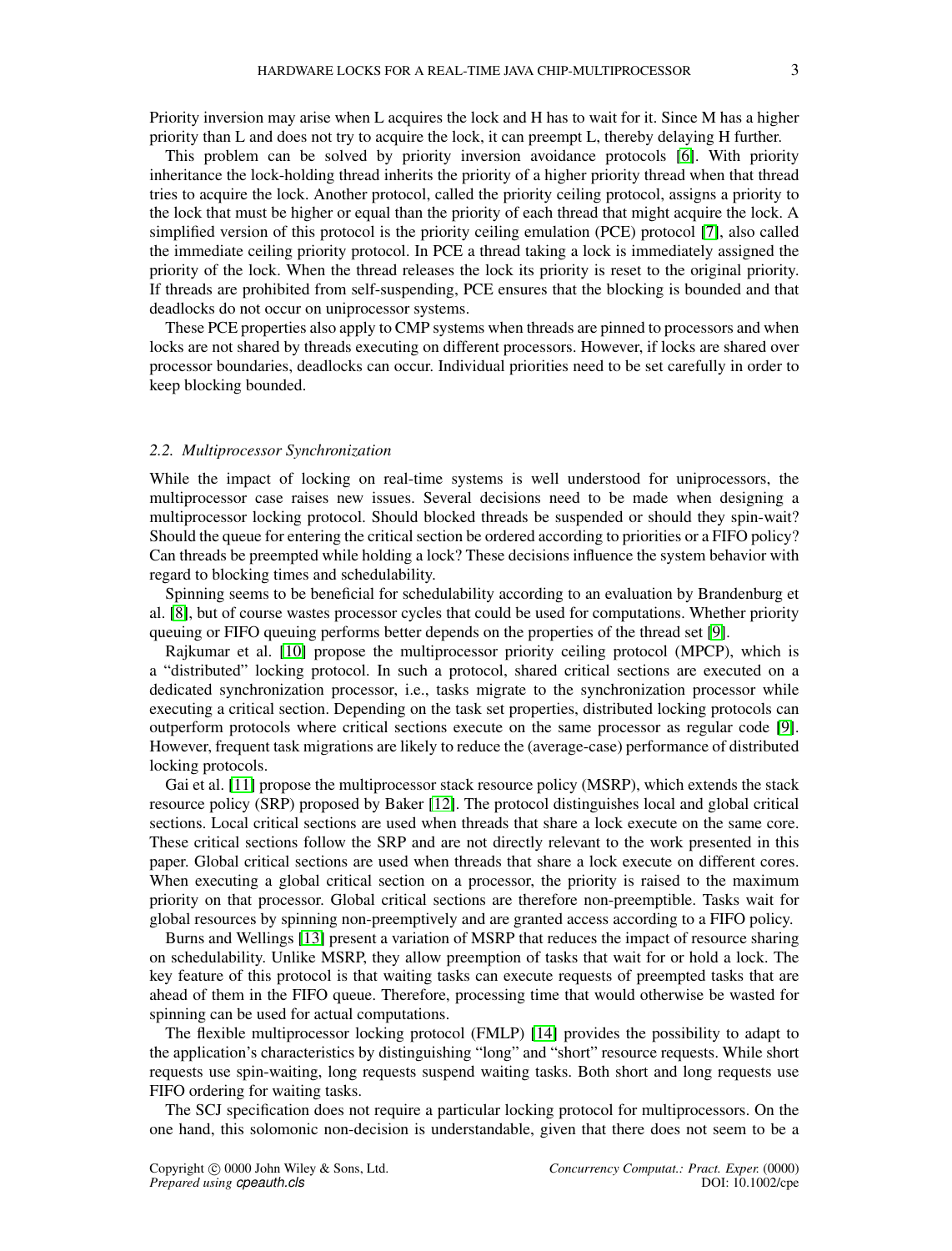"best" solution. On the other hand, different SCJ implementers may choose different protocols, leading to incompatibilities between the respective SCJ execution environments.

An overview of different approaches of locking on multicore versions of RTSJ and SCJ systems is given by Wellings et al. [\[15\]](#page-20-14). They find that to bound blocking and prevent deadlocks, threads holding global locks should be non-preemptible on both fully partitioned and clustered systems, corresponding to a SCJ level 1 and level 2 implementation, respectively. All nested locking should be refactored to follow FMLP or some other protocol that ensures access ordering. Wellings et al. [\[15\]](#page-20-14) note that FMLP introduces group locks, which have the side effect of reducing parallelism. Any application developer wishing to use RTSJ or SCJ for predictability must identify global locks and set the locks' ceiling higher than all threads on all processors where the shared lock is reachable. Threads should spin non-preemptively in a FIFO queue and should not self-suspend.

## *2.3. Hardware Support for Multiprocessor Locking*

While hardware support for multiprocessor synchronization is not uncommon, few of the proposed hardware mechanisms take into account the needs of real-time systems. An example of such a hardware unit is US Patent 5,276,886 [\[16\]](#page-20-15). It provides atomic access to single-bit locking flags, but does not provide any support for more sophisticated locking protocols.

Carter et al. compared the performance of software and hardware locking mechanisms on multiprocessors [\[17\]](#page-20-16). They found that hardware locking mechanisms perform significantly better under heavy contention than software mechanisms.

Altera provides a "mutex core" [\[18\]](#page-20-17), which implements atomic test-and-set functionality on a register with fields for an owner and a value. However, that unit does not provide support for enqueuing tasks. Therefore, guaranteeing a particular ordering of tasks entering the critical section (according to priorities of a FIFO policy) has to be done in software.

US Patent 8,321,872 [\[19\]](#page-20-18) describes a hardware unit that provides multiple mutex registers with additional "waiters" flags. The hardware unit can trigger interrupts when locking or unlocking, such that an operating system can adapt scheduling appropriately. The actual handling of the wait queue is done by the operating system.

The hardware unit described in US Patent 7,062,583 [\[20\]](#page-20-19) uses semaphores instead of mutexes, i.e., more than one task can gain access to a shared resource. The hardware unit supports both spin-locking and suspension; in the latter case, the hardware unit triggers an interrupt when the semaphore becomes available. Again, queue handling has to be done in software. US Patent Application 11/116,972 [\[21\]](#page-20-20) builds on that patent, but notably extends it with the possibility to allocate semaphores dynamically.

US Patent Application 10/764,967 [\[22\]](#page-20-21) proposes hardware queues for resource management. These queues are however not used for ordering accesses to a shared resource. Rather, a queue implements a pool of resources, from which processors can acquire a resource when needed.

# *2.4. Java Locks*

In Java each object can serve as a lock. There are two mechanisms to acquire this object lock: (1) executing a synchronized method, where the object is implicitly the receiving object; or (2) executing a synchronized code block, where the object serving as lock is stated explicitly.

As each object can serve as a lock, a straightforward solution is to reserve a field in the object header of an object for a pointer to a lock data structure. In practice only a very small percentage of objects will be used as locks. Therefore, general purpose JVMs perform optimizations to avoid this space overhead.

Bacon et al. [\[23\]](#page-21-0) improve an existing Java locking mechanism by making use of compare-andswap instructions and encoding the locking information in an existing object header field, thereby avoiding a size increase for every object. Having the locking information in an object's header field means no time is spent searching for the information. However, reusing existing header fields is not always an option, which means an increase in size for every object.

Another option to reduce the object header overhead is to use a hash map to look up a lock object. According to [\[24\]](#page-21-1), an early version of Sun's JVM implementation used a hash map. However,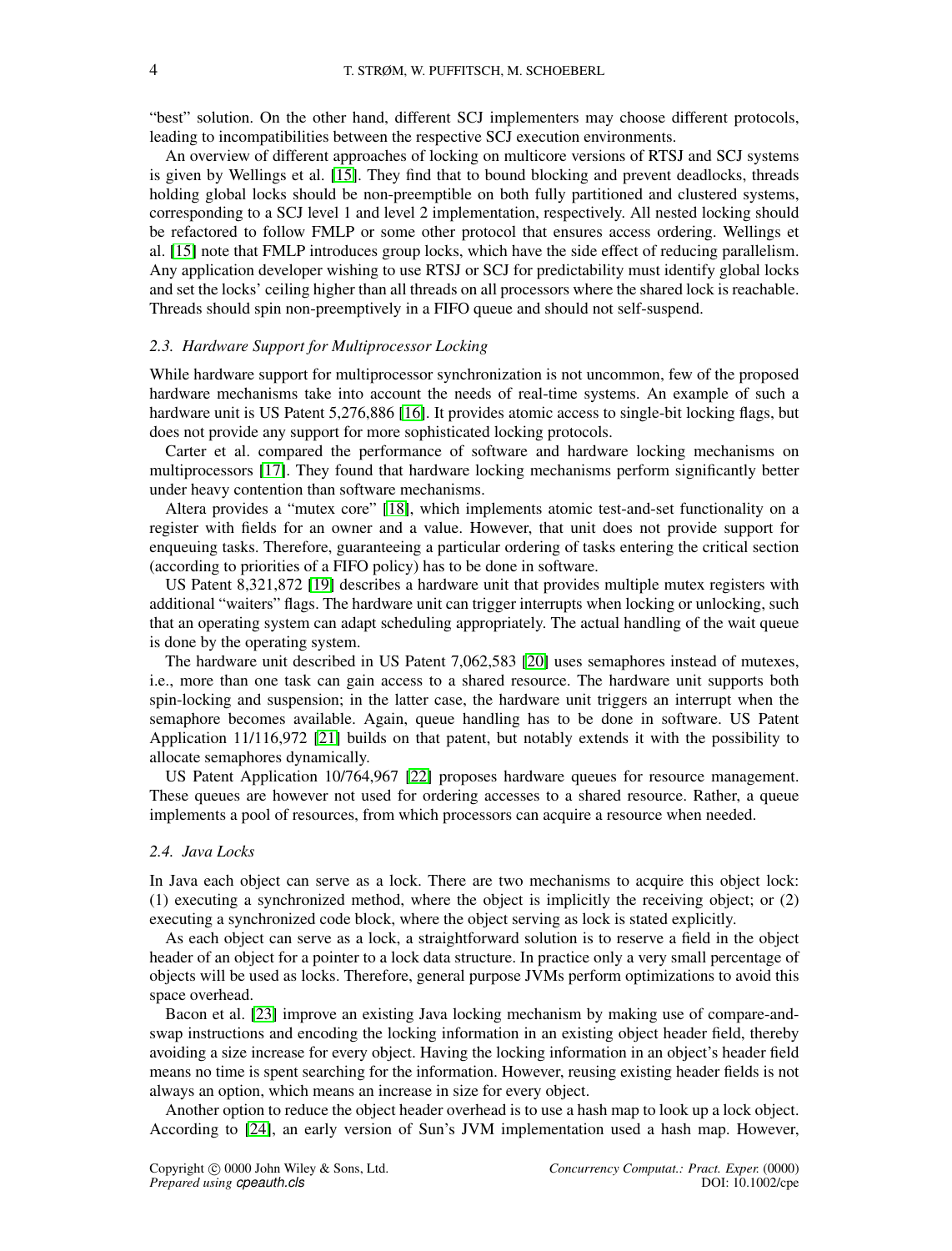looking up a lock in the hash table was too slow in practice. For hard real-time systems, using hash maps would be problematic due to their poor worst-case performance. Our proposed hardware support for locks is similar to a hash table, but avoids the performance overhead. Furthermore, as our hardware uses a fully associative table, there is no conflict for a slot between two different locks and access is performed in constant time.

## *2.5. Safety-Critical Java*

This paper considers a safety-critical Java (SCJ) [\[25,](#page-21-2) [1\]](#page-20-0) compliant Java virtual machine (JVM) as the target platform. SCJ is intended for systems that can be certified for the highest criticality levels. SCJ introduces the notion of *missions*. A mission is a collection of periodic and aperiodic handlers[†](#page-4-0) and a specific memory area, the mission memory. Each mission consists of three phases: a nontime-critical initialization phase, an execution phase, and a shutdown phase. In the initialization phase, handlers are created and ceilings for locks are set. During the mission no new handlers can be created or lock ceilings manipulated. An application might contain a sequence of missions. This sequence can be used to restart a mission or serve as a simple form of mode switching in the realtime application.

SCJ defines three compliance levels: Level 0 as cyclic executive, Level 1 with a static set of threads in a mission, and Level 2 with nested mission to support more dynamic systems.

Level 0 applications use a single threaded cyclic executive. Within single threaded execution no resource contention can happen. Therefore, no lock implementation needs to be in place. A level 0 application may omit synchronization for accesses to data structures that are shared between handlers. However, it is recommended to have synchronization in place to allow execution of the level 0 application on a level 1 SCJ implementation. Level 0 is defined for a uniprocessor only. If a multiprocessor version of a cyclic executive would be allowed, locking would need to be introduced or the static schedule would have to consider resource sharing. It has been shown that SCJ level 0 is a flexible but still deterministic execution platform [\[26\]](#page-21-3).

Level 1 is characterized by a static application with a single current mission that executes a static set of threads. SCJ Level 1 is very similar to the Ravenscar tasking profile [\[27\]](#page-21-4) and the first proposal of high integrity real-time Java [\[28\]](#page-21-5). Our hardware support for locking targets SCJ level 1.

Level 2 allows for more dynamism in the system with nested missions that can be started and stopped while outer missions continue to execute. Furthermore, Level 2 allows suspension when holding a lock with  $wait()$  and  $notify()$ .

The single most important aspect of SCJ is the unique memory model that allows some form of dynamic memory allocation in Java without requiring a garbage collector. SCJ bases its memory system on the concept of RTSJ memory areas such as immortal and scoped memory.

SCJ supports immortal memory for objects living as long as the JVM executes. Each mission has a memory area called mission memory. All data that is shared between handlers and local to a mission may be stored here. This data is discarded at the end of the mission and the next mission gets a "new" mission memory. This memory area is similar to an RTSJ-style scoped memory with mission lifetime. Handlers use this memory area for communication. For dynamic allocation of temporary data structures during the release of handlers, SCJ supports private memory areas. An initial and empty private memory is provided at each release and is cleaned up after finishing the current release. Nested private memories can be entered by the handler to allow more dynamic memory handling during a release.

For objects that do not escape a thread's context, synchronization is not required to ensure mutual exclusion. Synchronization on such objects becomes a "no-op" and thus can be optimized away. In general, this optimization (also known as *lock elision*) requires an escape analysis. In SCJ, objects allocated in private memory, by definition, cannot be shared between handlers. Consequently, lock elision can be applied for such objects without further analysis.

<span id="page-4-0"></span><sup>†</sup>A SCJ level 2 implementation also includes threads.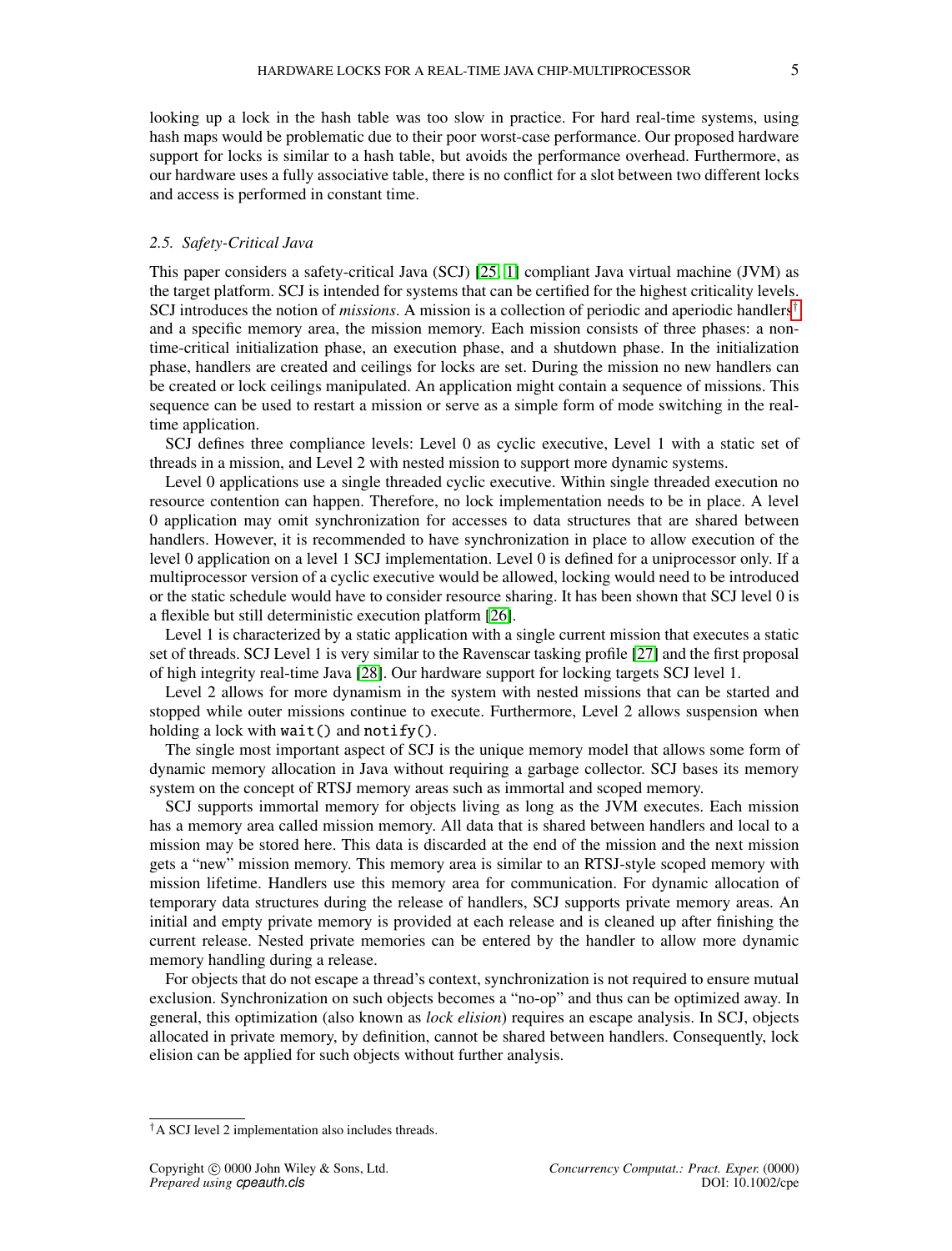## *2.6. Scheduling in Safety-Critical Java*

In SCJ, scheduling is performed within scheduling allocation domains. A domain encompasses one or more processors, depending on the implementation level. All domains are mutually exclusive. The number of domains also varies according to the levels. At level 0 only a single domain and processor is allowed. The domain uses cyclic executive scheduling. At level 1 multiple domains are allowed, however only a single processor is allowed per domain. This is in fact a fully partitioned system. Level 2 allows more than one processor per domain and scheduling is global within each domain. Both level 1 and 2 domains use fixed-priority preemptive scheduling.

The PCE protocol is mandatory in SCJ. No approach is specified for threads waiting for a lock, so implementors are free to use, e.g., FIFO queues, priority queues. However, it is required that the implemented approach be documented.

#### *2.7. The Java Processor JOP*

For hard real-time systems the worst-case execution time (WCET) needs to be known. The WCET is the input for schedulability analysis that can prove statically that all deadlines can be met. Many offthe-shelf processors are too complex for WCET analysis and are not supported by standard WCET tools such as aiT from AbsInt [\[29\]](#page-21-6). Furthermore, aiT analyzes binary programs and the analysis of Java programs compiled to binaries (e.g., with an ahead-of-time compiler) leads to programs that cannot be analyzed because it is not always possible to reconstruct the control flow from that binary [\[30\]](#page-21-7).

The problem of WCET analysis of Java programs becomes manageable when performed directly at bytecode level, the instruction set of the Java virtual machine. At this level control flow can easily be extracted from the program and the class hierarchy reconstructed.

To allow WCET analysis at bytecode level we need to use an execution platform where WCET numbers for individual bytecodes are statically known. The Java processor JOP [\[3\]](#page-20-2) provides such an execution platform and even provides the WCET analysis tools WCA [\[31\]](#page-21-8). To the best of our knowledge JOP is the only execution platform that provides WCET analysis for Java programs and furthermore for Java programs executing on a CMP. Therefore, we have chosen JOP to explore the hardware support for multiprocessor locking.

Furthermore, JOP is open source and relatively easy to extend. The run-time of JOP also includes a first prototype of SCJ level 0 and level 1 [\[32\]](#page-21-9). Additionally, a CMP version of JOP is available [\[33\]](#page-21-10). It shall be noted that the hardware support for locks is not JOP-specific and might even be used in non-Java CMP systems.

JOP implements the Java virtual machine in hardware and is therefore a Java processor. The JVM defines a stack machine including object oriented operations in the instruction set. Reflecting this architecture, JOP includes slightly different caches than a standard processor. For instructions, JOP contains a method cache [\[34\]](#page-21-11). The method cache caches whole methods. Therefore, a cache miss can only happen on a call or a return instruction, all other instructions are guaranteed hits.

As a stack machine accesses the stack at each operation, often with two read and one write operation, JOP contains a special stack cache that allows single cycle stack operations [\[35\]](#page-21-12). For objects allocated on the heap (or in scopes) JOP contains an object cache [\[36\]](#page-21-13).

The stack cache and the method cache are core local and do not need any cache coherency protocol. The object cache is core local and needs to be cache coherent. Cache coherency for the object cache is implemented by using a write through cache and by invalidating the object cache on a montorenter, call of a synchronized method, and on access to a volatile variable.

Figure [1](#page-6-0) shows the original JOP CMP configuration. Several JOP cores are connected to the shared memory via a memory arbiter. The arbiter can be configured to use round-robin arbitration or time division multiplexing (TDM) arbitration. To enable WCET analysis [\[31\]](#page-21-8) of threads running on a CMP version of JOP, we use the TDM-based arbitration. Method code, class structures, and objects are allocated in main memory. Therefore, a cache miss for the method cache (the instructions), access to class information, and object field access go through this arbitration. Access to the stack (pop and push of values) and local variables is covered by the core-local stack cache. This stack cache is only exchanged with main memory on a thread switch.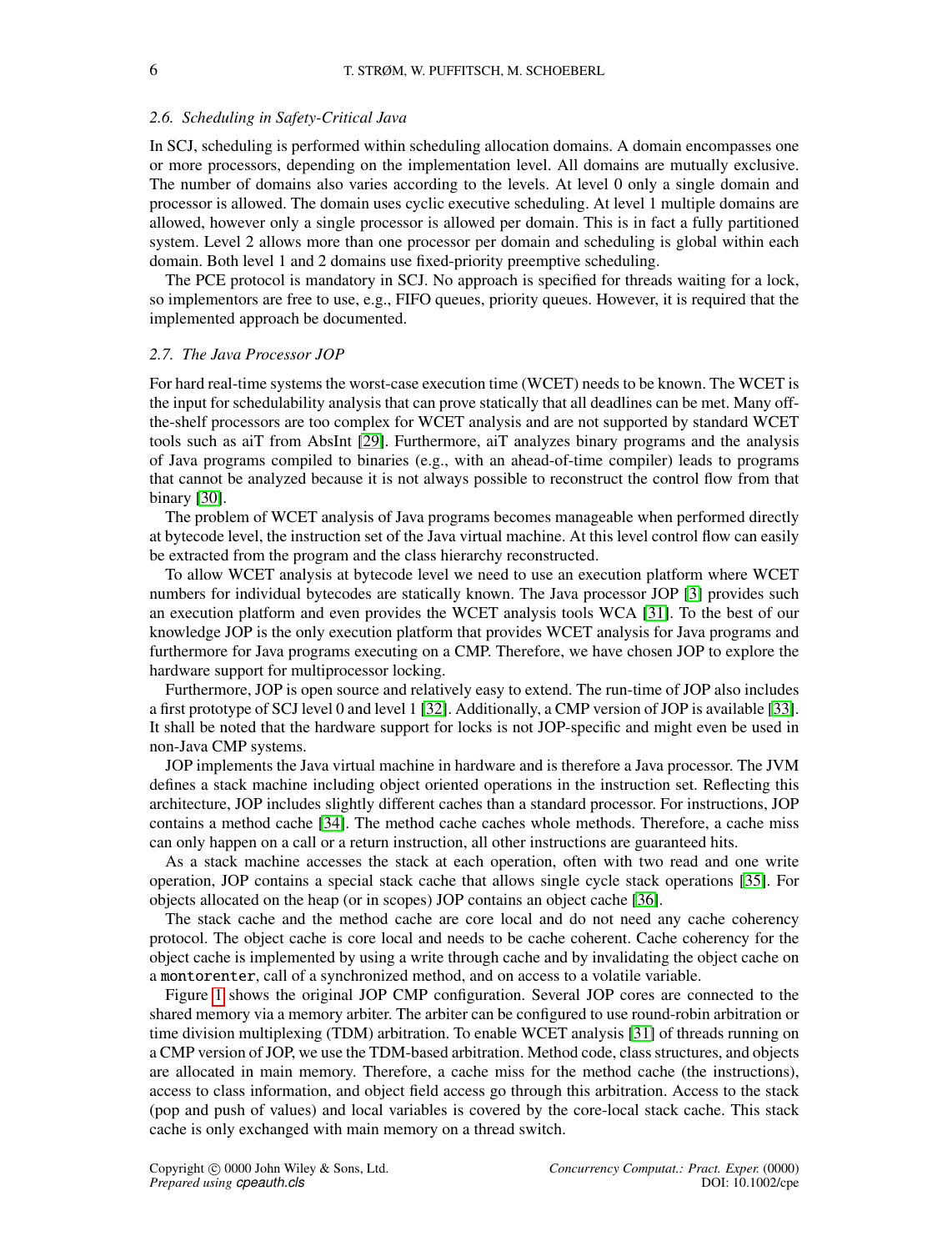<span id="page-6-0"></span>

Figure 1. A JOP Chip-Multiprocessor system with a single global lock

In addition to the arbiter there is a synchronization unit, called *global lock* in the figure. This unit represents a single, global lock. This global lock is acquired by a write operation to a device mapped into the I/O space. If the lock is already held by another core, the write operation blocks and the core automatically performs a spinning wait in hardware. Requesting the global lock has very low overhead and can be used for short critical sections. The global lock can be used directly for locking or can serve as a base primitive operation to implement a more flexible lock implementation.

#### *2.8. Original Lock Implementation in JOP*

For the uniprocessor version of JOP, locks were implemented by disabling interrupts and using a single, JVM-local monitor enter/exit counter. On a JVM monitorenter the interrupts are disabled and the monitor counter is incremented. On a JVM monitorexit the counter is decremented. When the counter reaches 0, interrupts are enabled again.

This form of lock implementation can be seen as a degraded form of priority ceiling emulation: all lock objects are set to the maximum priority and there is no possibility to reduce the priority. This protocol is also called the interrupt-masking protocol (IMP) [\[37\]](#page-21-14). This locking protocol has two benefits: (1) similar to PCE it is guaranteed to be deadlock-free; and (2) it is simple to implement and also fast to execute. This protocol is ideal for short critical sections where *regular* locks would introduce considerable overhead. However, this protocol has two drawbacks: (1) All locks are mapped to a single one. Therefore, even different, uncontended locks may result in blocking. (2) Even threads that are not accessing a lock, but have a higher priority than the thread holding the lock, are blocked by the lock-holding thread.

The IMP does not work in CMP systems where there is true concurrency. For the CMP version of JOP [\[33\]](#page-21-10) we have introduced a synchronization unit that serves as a single, global lock. To avoid artificially increasing the blocking time by an interrupting thread, the core that tries to obtain the global lock turns off interrupts. When the global lock is obtained, a thread that tries to access the global lock blocks in that operation, implicitly implementing spinning wait at top priority. To avoid the possible starvation of a core (thread), the cores blocking on the lock are unblocked in round robin order. We call this implementation the multiprocessor global lock (MGL).

While MGL is correct in the sense that it ensures mutual exclusion, it does have some limitations. The single lock essentially serializes all critical sections, even if they do not synchronize on the same object. This severely limits the achievable performance in the presence of synchronized methods. Additionally, it is impossible to preempt a thread that waits for the lock. Interrupts and other highpriority events cannot be served until the thread is eventually granted the lock and subsequently releases it again.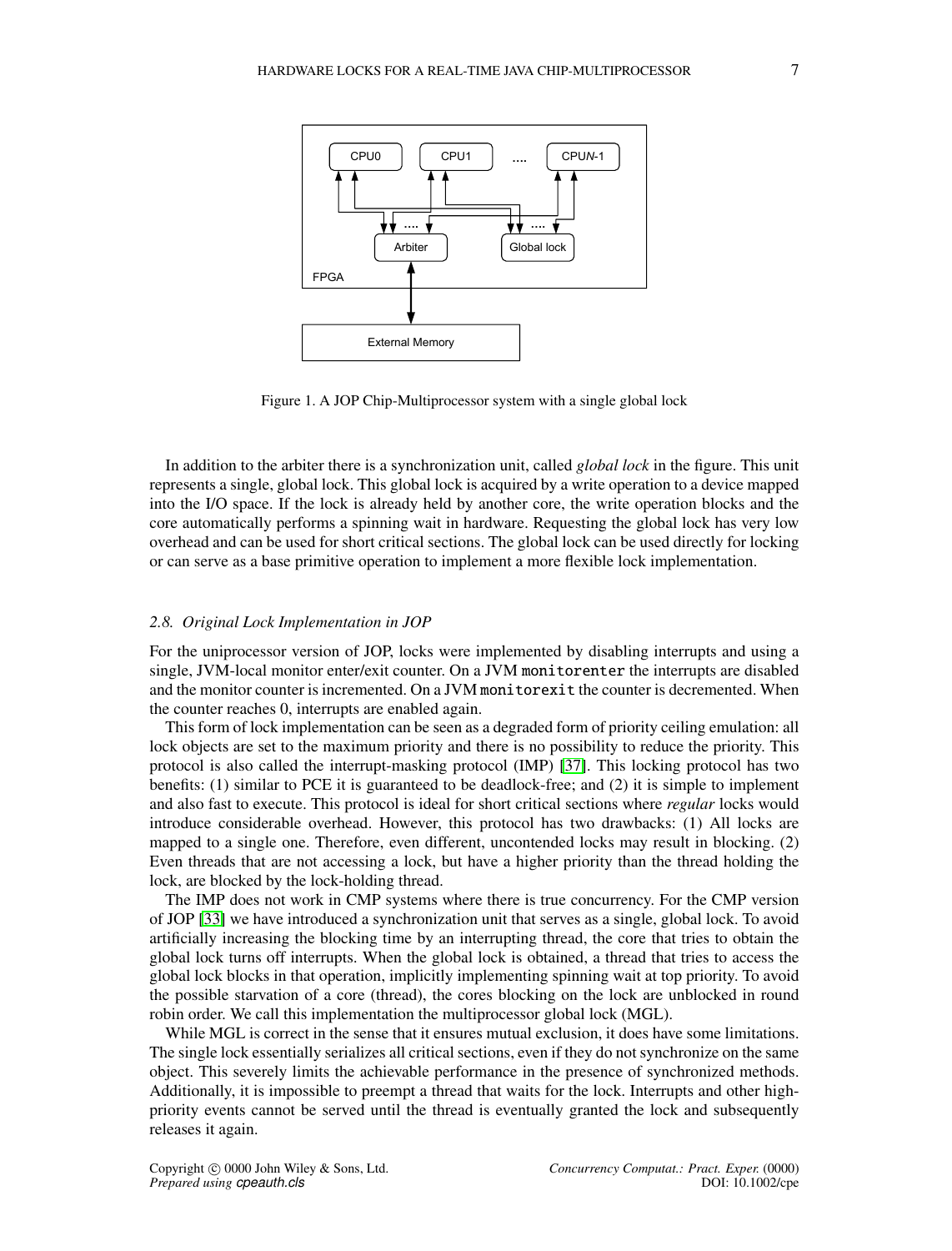#### 3. CHIP-MULTIPROCESSOR HARDWARE LOCKS

The purpose of the locks presented here is to improve upon JOP's original CMP implementation of locking. We first describe the behavior and implementation details that apply to all of our implementations, after which each lock implementation is described in its respective subsection. We present three locking implementations: (1) software locks, (2) hardware support with a contentaddressable memory, and (3) a locking unit with hardware support for queues of blocked threads.

We have chosen not to implement compare-and-swap (CAS). Supporting CAS on JOP requires, at minimum, changes to the memory arbiter implementation and WCET tool. Even so, CAS requires additional measures to be as time predictable as our solutions. In this paper we focus mainly on time predictability with regards to schedulability. However, we acknowledge that CAS is one of the most common hardware primitives used to implement locking routines, and a comparison of WCET, and even average-case performance, between CAS and our solutions is lacking.

Another addition could be implementing separate "user" and "executive" modes, such that interrupt handling is not turned off during "user" critical sections. However, the only interrupt used in our benchmarks and use-case is the timer interrupt, which drives the scheduler. Enabling this interrupt would make critical sections preemptible and alternative measures would have to be taken to ensure correctness, such as raising a thread's priority to the top priority. A potential optimization could disable interrupts selectively, while restricting the programming idioms allowed in interrupt handlers to avoid consistency issues. However, in the absence of other interrupts, we do not see a benefit in doing so, and consequently, in distinguishing "user" and "executive" modes.

Like many Java processors, JOP does not implement all bytecodes in hardware. The more advanced instructions are implemented either in microcode or in Java methods. This applies for monitorenter and monitorexit. Although synchronized methods are called in the same manner as normal methods in Java, the JOP implementation adds monitorenter and monitorexit to them. Locking can therefore be handled almost entirely within the two monitor routines, even in the context of SCJ where the use of the synchronized statement is prohibited and all mutual exclusion is achieved through synchronized methods.

All of our lock implementations share the following behavior:

- Threads spin-wait until they acquire a lock
- The queue to acquire a lock is organized in FIFO order
- The priority of a thread is raised to top priority as soon as it tries to acquire a lock (i.e., before starting to spin-wait)
- Threads remain at top priority until they release all locks again
- There is a limited number of locks
- If an application exceeds this number the system throws an "out of locks" exception

The rationale of the SCJ scheduling section states:

The ceiling of every synchronized object that is accessible by more than one processor has to be set so that its synchronized methods execute in a non-preemptive manner. [\[38,](#page-21-15) p. 143]

By raising the priority of a thread to top priority our implementations similarly execute in a nonpreemptive manner. However, we do this for all locks and do not differentiate between local and global locks. Therefore, the local lock handling is more restrictive. We consider this difference to be acceptable, as threads are not allowed to self-suspend, so the local locks are only bounded by the time a thread holds the lock.

Throwing an exception when running out of lock objects is conceptually the same as throwing an exception when running out of memory. In safety-critical systems, both types of exceptions are unacceptable. To determine whether the number of lock objects is sufficient, we have to bound the maximum number of objects that may be used for synchronization. This could be done when statically analyzing the memory consumption of an application.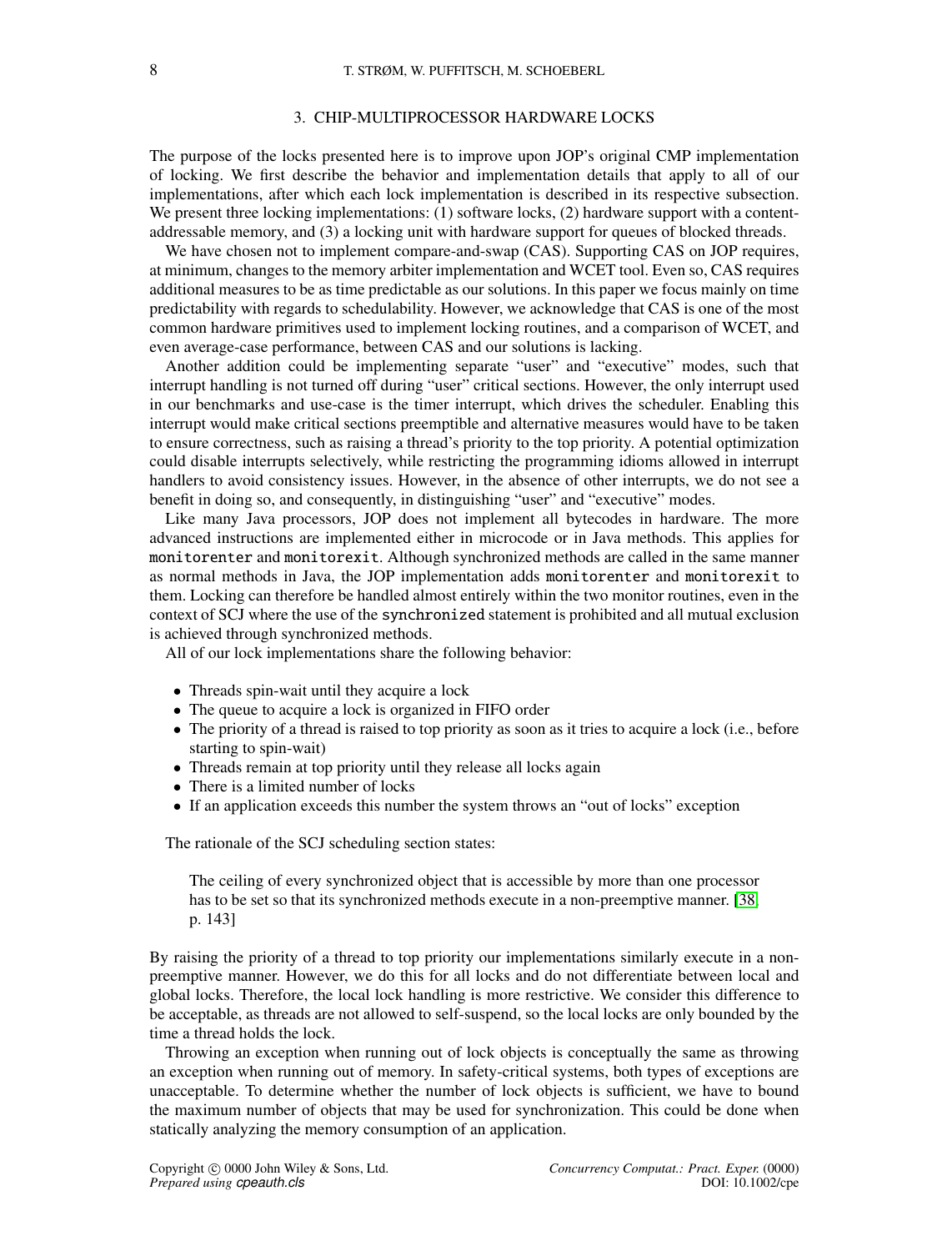<span id="page-8-0"></span>

Figure 2. Lock object with current lock holder and two enqueued threads

#### *3.1. Java Chip-Multiprocessor Software Locks*

In the course of implementing real-time garbage collection on the CMP version of JOP [\[39\]](#page-21-16), the limitations of using the global lock alone became too restrictive. For example, the garbage collection thread notifies other cores via an interrupt to scan their local stack, but a thread that is blocked waiting for the global lock cannot respond to interrupts. Consequently, a software solution on top of the MGL was implemented. We call this implementation Java multiprocessor software locks (JMSL).

The object header is expanded to accommodate a reference to an internal lock object. Each object therefore has a field that indicates whether it acts as a lock and, if so, points to an internal lock object that contains further details.

In order to avoid the allocation of lock objects during monitorenter, the software lock implementation uses a pool of lock objects. Lock objects are taken from the pool when needed and returned to the pool after all threads have exited the synchronized methods guarded by the lock. As the lock objects are shared across all the cores, MGL is used to synchronize access.

Furthermore, all fields in the lock objects are treated as if they were integer values and converted via a system intern method to pointers as needed. This avoids triggering write barriers when manipulating the waiting queue. These write barriers are used for scope checks in SCJ or for the garbage collector when JOP is used in a non-SCJ mode.

Figure [2](#page-8-0) illustrates a lock object and an associated queue. The lock object includes a pointer to the current lock holder and pointers to the head and the tail of the waiting queue. As a thread $\ddagger$  can be waiting for at most one lock, a single field in the thread object is sufficient to build up the queue. The pointers to the head and the tail of the waiting queue enable efficient enqueuing and dequeuing.

Both the lock and the thread object contain a level field. The level field in the lock object is used to handle the case of multiple acquisitions of the same lock by the one thread. It is incremented every time a thread acquires the lock and decremented when it releases the lock again. Only when this counter drops to zero has the thread released the lock completely and the next thread can enter the critical section. The level field in the thread object is used to record if the thread is inside a critical section. It is incremented/decremented whenever the thread enters/exits a critical section. When the value of this field is non-zero, the thread executes at top priority; when the field is zero, the thread has released all locks and executes at its regular priority.

An earlier evaluation showed that the worst-case timing for acquiring a lock (excluding time spent for spinning) is approximately thousands of cycles for an 8-way CMP [\[39\]](#page-21-16). It should be noted that this slow acquisition is not caused by accessing an object's lock field, but is instead caused by maintaining the software FIFO queue. The queue is merely a linked list, and therefore not inherently slow. However, as described in Section [4,](#page-12-0) increasing the number of cores slows down all non-cached memory accesses, as the TDM memory arbiter becomes a point of contention. This large overhead motivated the development of the hardware locks presented in the section that follows.

<span id="page-8-1"></span><sup>‡</sup>SCJ level 0 and 1 provides handlers and not threads for the application. The mentioned threads (RtThread) are JOP internal classes that are used to *implement* SCJ handlers.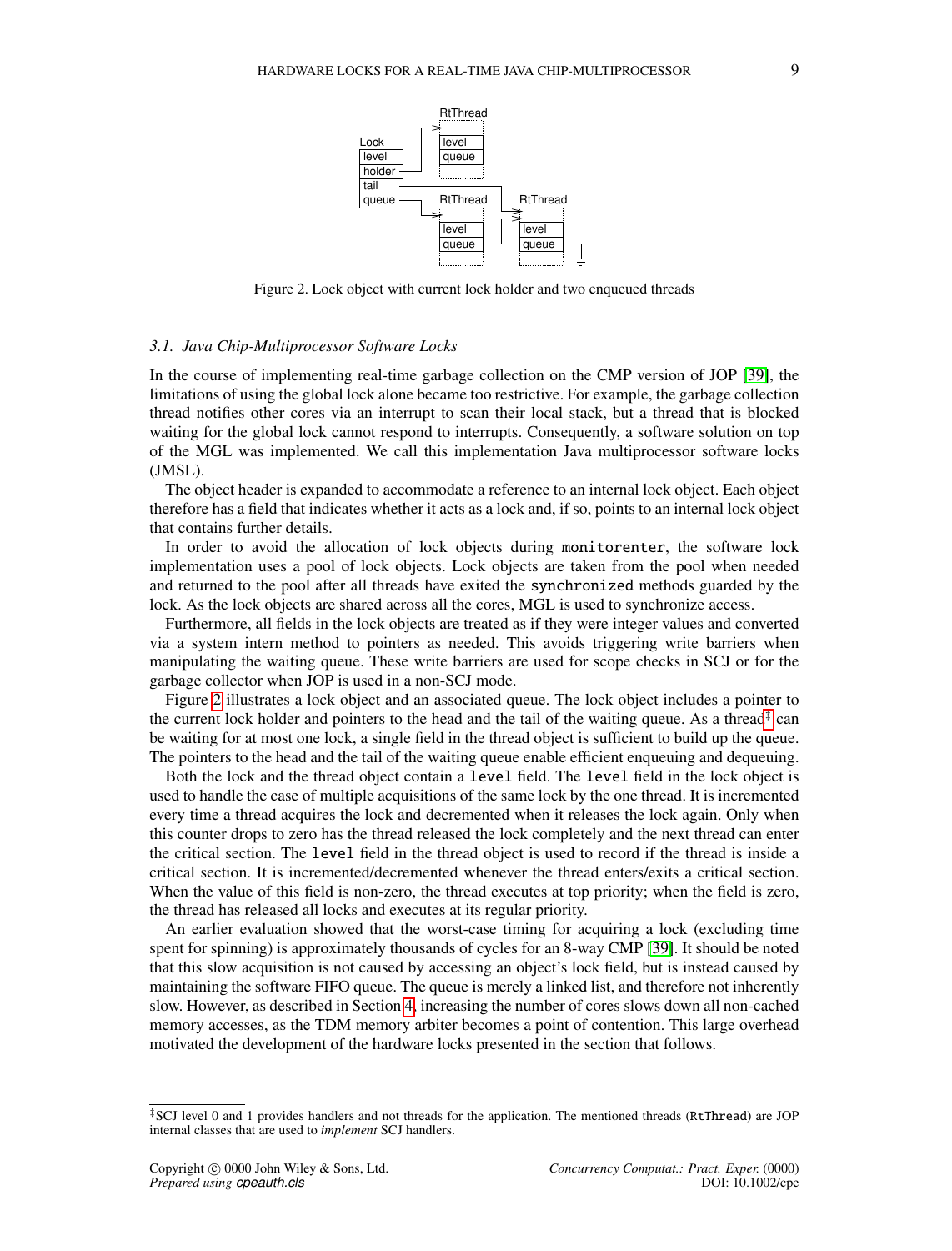<span id="page-9-0"></span>

Figure 3. CAM unit containing *M* entries and connected to *N* cores

### *3.2. Content-addressable Memory Locks for Java*

The main issue with JMSL is the large number of memory operations (see Section [4\)](#page-12-0). To reduce the number of memory operations, we implemented a content-addressable memory (CAM), shown in Figure [3,](#page-9-0) to map objects to locks.

The CAM consists of a number of entries, each containing an address field and an empty flag. If the empty flag is not set, the address field contains the address of the object that is locked on, with the entry index corresponding to a preallocated lock object in a software array. The lock objects are similar to the data structures for the software lock implementation, i.e., they point to a queue of threads and contain the current owner's number of requests. The empty flag specifies whether the entry is empty and usable.

When using the CAM, the address of a synchronized object is supplied and compared to the content of all entries simultaneously. The result of the comparison is sent to the Match Encoder that supplies the index of the matching entry (there can be at most one). The empty flags are connected to the Empty Encoder (a priority encoder) that supplies a single index for a free entry that is to be filled with the next, new address. If there are no matching entries, the entry specified by the Empty Encoder will automatically be filled with the supplied address.

The CAM returns a word containing the result of the lookup. The highest bit specifies whether the address already existed in the CAM or whether it was added. The rest of the bits represent the index of either the existing lock or the index of the new lock.

The CAM is connected to all JOP cores, as shown in Figure [4,](#page-10-0) and is accessed from software as a "hardware object" [\[40\]](#page-21-17). Using the CAM from software is a two-step operation: in the first step the address of the lock is written to the CAM and in the second step the result is retrieved. Note that the latency of the CAM itself is only 2 cycles for a whole operation. When there are no threads waiting for a lock, the corresponding entry in the CAM can be cleared in a single step. It should be noted that like JMSL, these hardware locks are only manipulated after acquiring the MGL. Since the CAM is only accessed within the context of the MGL, there is no need for an arbiter or other access synchronization to the CAM unit. This also means that all the inputs can be reduced to a single input by first AND'ing an input with its corresponding write signal (masking) and then OR'ing all the inputs (OR combined input). The write signal will be low for all other cores waiting for the MGL.

At system startup one immortal lock object is created for each CAM entry. The results returned by the CAM are used to update the lock objects. Each lock object can therefore represent many different locks during an application's runtime. However, the number of CAM entries/lock objects is fixed, so there is a limit to the number of simultaneously active locks that the locking system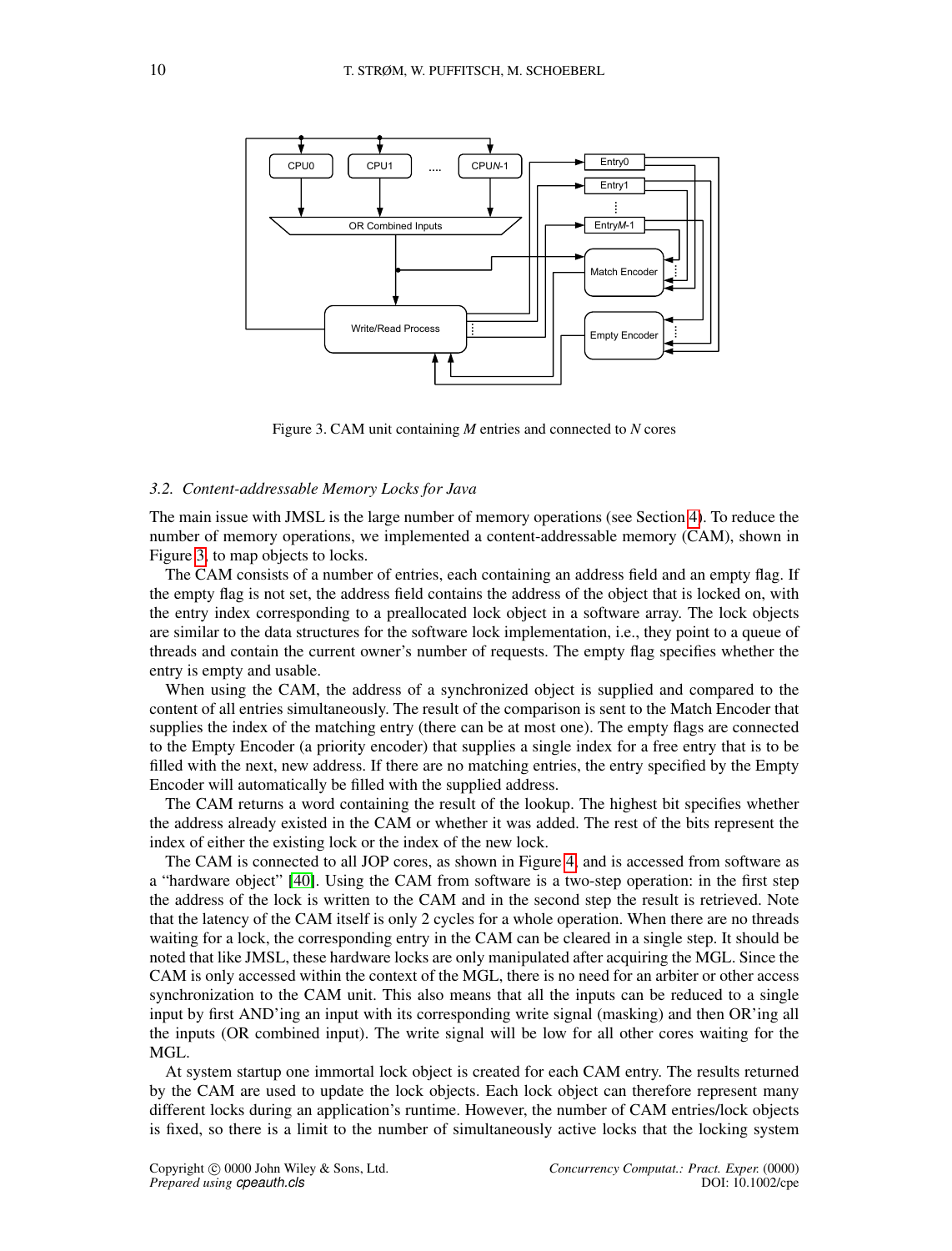<span id="page-10-0"></span>

Figure 4. JOP chip-multiprocessor system with MGL and CAM

can handle. If the lock limit is exceeded the system throws an exception. The upside to this limit is that no space needs to be reserved for lock information in object headers, potentially saving space for every object. Note that this is only a potential side benefit to the CAM and not the primary motivation. Furthermore, this only applies if there is no available space in the object header. In a system where there is space in the header to encode a reference to the lock object, without expanding the header, the CAM will not save any memory.

The fixed size of the CAM restricts the number of active locks. However, we assume that the number of different locks acquired by a single thread is low (at least in carefully written safetycritical applications). For example, when using a 32 entry table on a 8 core system, 4 concurrently active locks per processor core are supported. As the threads run at top priority when they own a lock, only a single thread per core might use entries in the CAM.

A conservative estimate for the number of objects used for synchronization is the maximum number of allocated objects. Analyses to bound the maximum memory consumption as presented by Puffitsch et al. [\[41\]](#page-21-18) and Andersen et al. [\[42\]](#page-21-19) (the latter targets in particular SCJ) can be reused to compute such a bound. When allowing only synchronized methods, only objects of types that implement such methods can be used for synchronization. $§$  We expect that taking this into account in the analysis considerably reduces pessimism. Adapting the analyses mentioned above appropriately is straightforward, but outside the context of this paper.

### *3.3. Java Locking Unit*

Whilst the addition of the CAM reduces the number of memory operations, thereby improving locking performance, the performance of this system is still much lower than the MGL (see Section [4\)](#page-12-0). The next step is to keep queues in hardware. However, the queues have to be shared among the cores, so access to the unit has to be synchronized. Instead of just trying the next step and adding the hardware queues, we decided to go further and merge the CAM, MGL, and the queues into a single Java locking unit (JLU), shown in Figure [5.](#page-11-0)

The Input Register allows the cores to access the JLU concurrently by storing each core's request, although requests are not processed concurrently. Instead the processing state machine (PSM) iterates over the requests in round-robin order, thereby ensuring that all requests are eventually processed. Similar to the CAM locking unit, a lock request consists of the synchronized object's address which is checked against all non-empty entries. If there is no match the address is stored in the index specified by the Empty Encoder. If there is a match, another core already owns the lock and the PSM blocks the core, as well as enqueuing it. The queues are implemented in local on-chip

<span id="page-10-1"></span><sup>§</sup>We would like to thank Kelvin Nilsen for sharing this observation with us.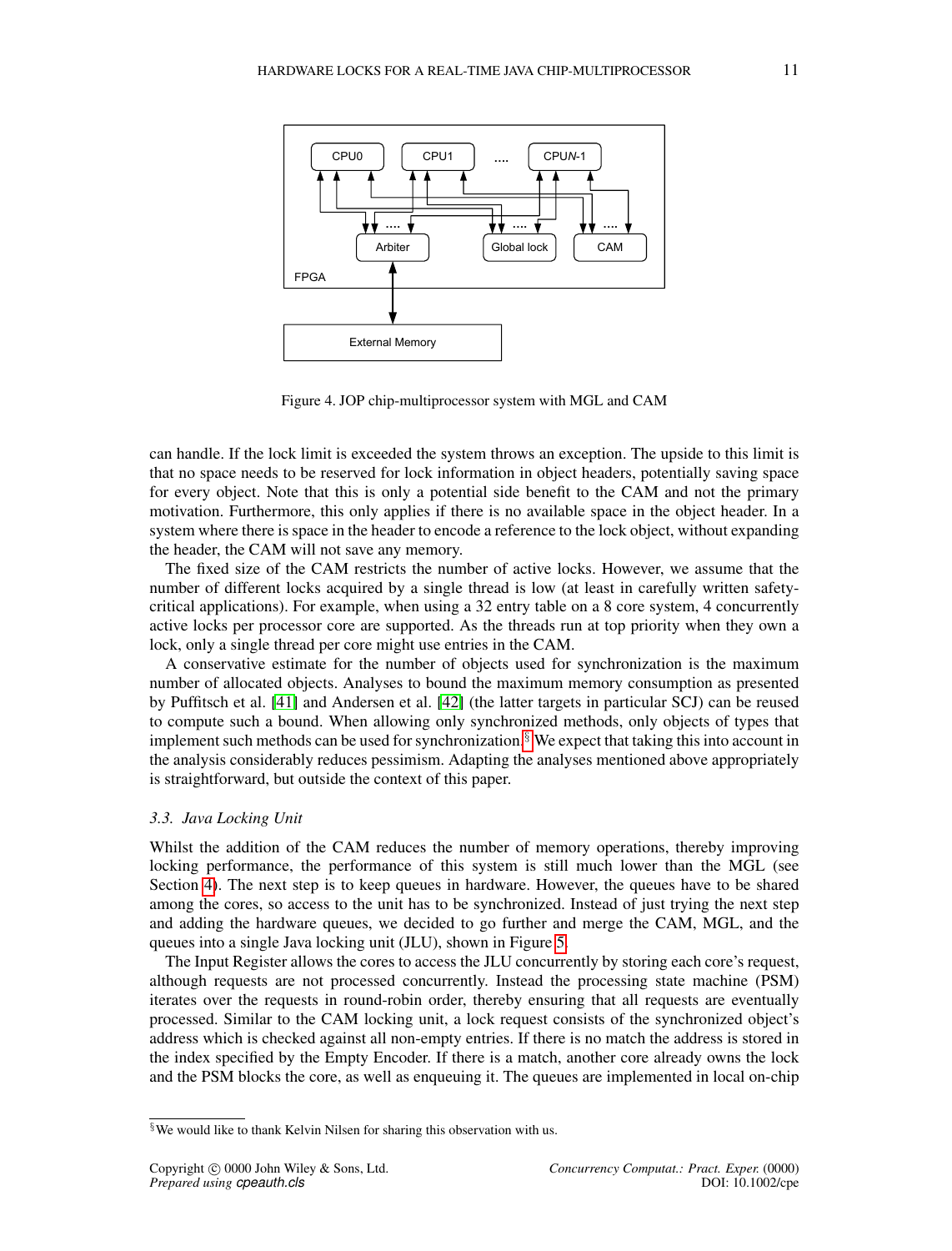<span id="page-11-0"></span>

Figure 5. JLU with *M* entries and connected to *N* cores



Figure 6. JOP CMP system with the JLU replacing the MGL and CAM

memory. When the owner of a lock releases it, the head is dequeued (if the queue is non empty) and the thread is unblocked. Requesting a lock in the JLU is a multicycle process handled by the PSM, so when a core requests a lock the core is immediately blocked.

In the JMSL or CAM configuration, most of the lock handling is done in Java within monitorenter and monitorexit. Moving the queues to hardware has reduced these software operations. This also allowed us to further improve performance by implementing monitorenter and monitorexit in microcode, similarly to the MGL. This also means that the JLU is not accessed through hardware objects.

We have created two JLU configurations, where cores in the first configuration have to handle interrupt enabling/disabling in microcode when locking (JLU-M) and the second configuration does this in hardware (JLU-P).

For the JLU-M the microcode implementation first disables a core's interrupts, after which the synchronized object's address is sent to the JLU. The JLU delays the core until the request has been processed. The microcode then reads the response from the JLU which indicates whether a lock was successfully acquired or an exception occurred, such as the JLU being out of entries. Although the JLU keeps track of how many times each lock was entered, the microcode keeps track of the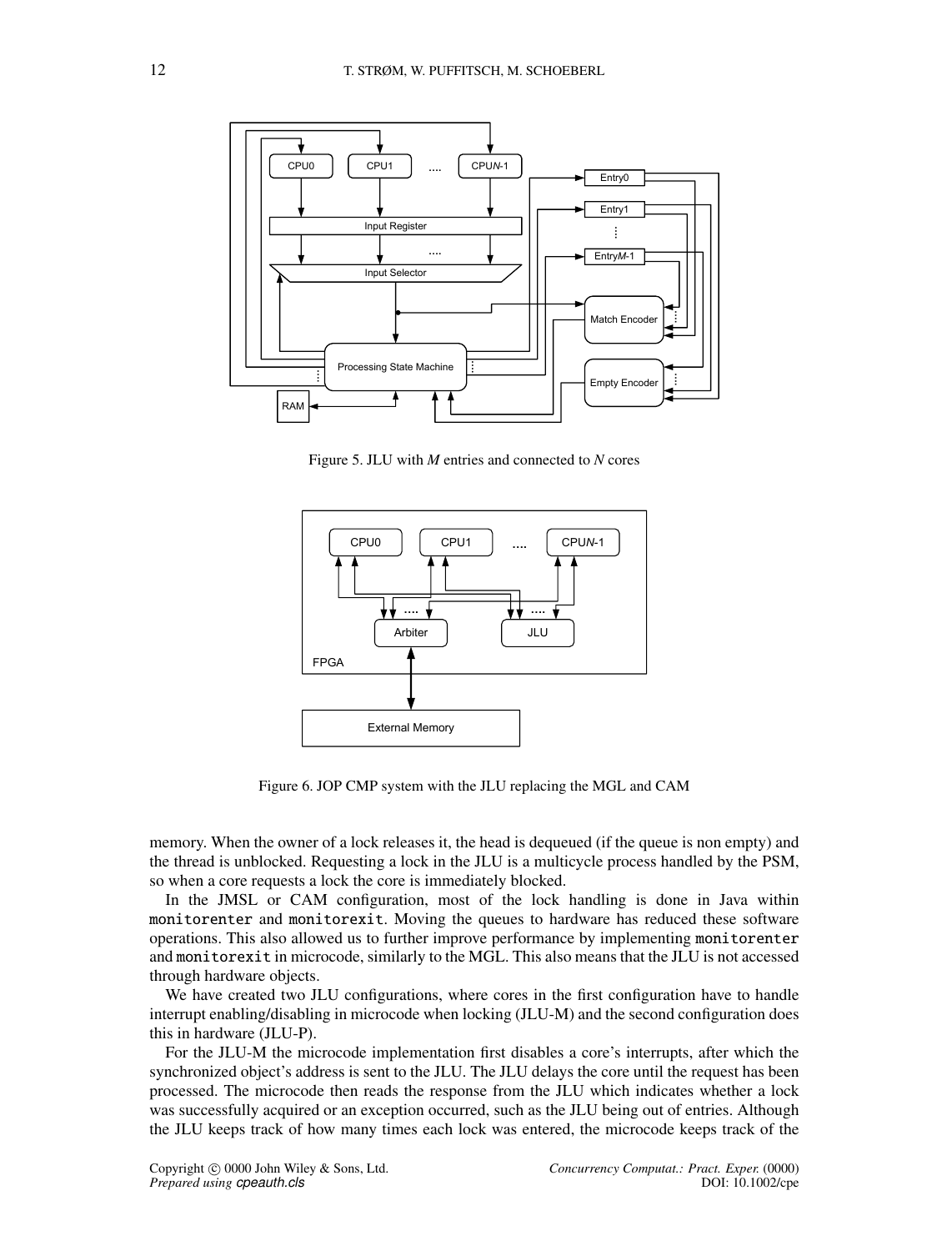number of lock acquisitions the respective core currently has done. When the core has released all locks, interrupts are re-enabled by the microcode.

In the JLU-P the JLU keeps track of the number of lock acquisitions for each core. As soon as a core requests its first lock, the JLU disables the core's interrupts on the hardware level, and only enables them when the core has released all locks. This means that the microcode implementation for the JLU-P only sends lock requests and checks for exceptions, thereby reducing the number of software steps even further.

## 4. EVALUATION

<span id="page-12-0"></span>We compare all different locking solutions (MGL, JMSL, CAM, and JLU) as follows:

- Hardware comparison between all locking configurations and locking units
- WCET comparison of lock acquisitions and releases for all locking units
- Benchmarks for all locking configurations

We differentiate between locking configurations and locking units, with a configuration being a whole JOP system with a particular locking unit. We also use the shorthand CAM 8 to mean the CAM unit with 8 locks *or* the configuration with the corresponding unit.

We use JOP's WCET tool for all WCET analyses, except where stated otherwise. We use the tool with the memory option WCET\_OPTIONS= $-$ -jop.jop-rws X  $-$ -jop.jop-wws X, where  $X = 3 * n + 2$  and n is the number of cores. This option sets the WCET for the memory accesses, such that read and write operations in a 4 core system take  $3 * 4 + 2 = 14$  cycles. This reflects the actual WCET for a memory operation using JOP's TDM memory arbiter. This also makes it clear that increasing the number of cores will increase the WCET for most software operations, unless the data can be fetched from the cache or the operation does not access memory.

All locks are tested on an Altera DE2-70 board, which among other things includes a Cyclone-II FPGA with around 70k logic elements (LEs), and 2 MB of synchronous SRAM. Furthermore, all tests use the de2-70cmp.vhd top level and only differ in the locking components and their connections. In this configuration JOP runs at 60 MHz.

#### *4.1. Hardware Comparison*

Table [I](#page-13-0) shows the JOP hardware cost comparison between all the locking configurations. The cost reflects the number of logic elements required by a particular configuration. The table includes all hardware resources (including the processor cores, the shared memory arbiter, and the locking hardware). The table includes results for 8-,16- and 32-entry hardware units. JOP is compiled with the number of cores specified in the *Cores* column.

Table [II](#page-13-1) shows a similar hardware comparison as Table [I](#page-13-0) but reflects only the locking unit cost in the corresponding system. Note that the MGL is also used in the JMSL and CAM configurations, but has roughly the same size. We have therefore truncated the different costs into a single row and show the cost range.

Table [III](#page-13-2) shows the number of memory bits used by a locking unit in the respective configuration. We only show the JLU, as the other units do not use any memory. The JLU is described such that some of the registers can be inferred as memory instead, potentially saving logic elements.. If an entry has 0 memory bits the potential savings for the configuration is too low to instantiate memory.

From the hardware costs we can conclude that the cost of incorporating a hardware locking unit (other than the MGL) is comparatively high for a single- and dual-core JOP system, but becomes more acceptable as the number of cores increases. The JLU grows with the number of entries and cores, but not as much as the overall system. The CAM's size is almost independent of the number of cores, which is a results of it's connection where all inputs are merged, since access to the unit is synchronized by the MGL. The MGL is very small compared to the other units, showing that incorporating multiple locks and queues in hardware does come with a price.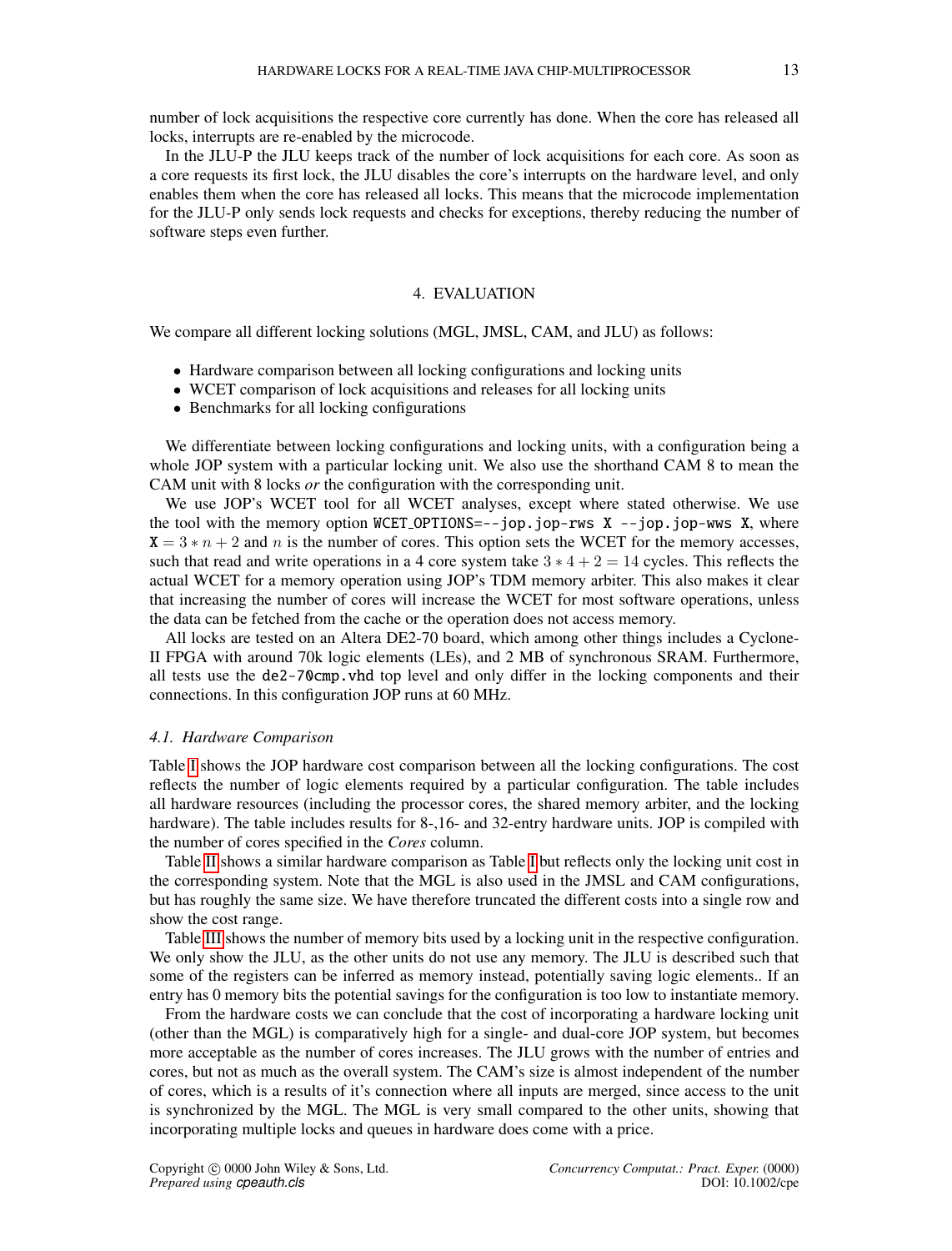|                                                    |                         |                            | Cores                       |                              |                               |
|----------------------------------------------------|-------------------------|----------------------------|-----------------------------|------------------------------|-------------------------------|
|                                                    | 1                       | $\mathfrak{D}$             | 4                           | 8                            | 12                            |
| <b>MGL</b>                                         | 5,612                   | 10,773                     | 20,843                      | 41,067                       | 60,988                        |
| JMSL                                               | 5,605                   | 10,785                     | 20,589                      | 41, 139                      | 61,031                        |
| CAM <sub>8</sub><br><b>CAM 16</b><br><b>CAM 32</b> | 6,255<br>6,612<br>7,343 | 11,408<br>11,888<br>12,642 | 21,668<br>21,962<br>22,666  | 42,382<br>42, 298<br>43, 449 | 61,892<br>62, 274<br>62,973   |
| JLU-M8<br><b>JLU-M16</b><br><b>JLU-M32</b>         | 6,098<br>6,539<br>7,376 | 11,515<br>12,049<br>12,957 | 21,844<br>21,913<br>22,985  | 42,673<br>43, 160<br>44, 141 | 63, 366<br>63, 645<br>64, 374 |
| JLU-P8<br><b>JLU-P16</b><br><b>JLU-P32</b>         | 6,123<br>6,545<br>7,409 | 11,518<br>12,070<br>12,950 | 21,539<br>22, 239<br>23,320 | 42,674<br>43, 220<br>44, 326 | 63, 416<br>63,908<br>64,436   |

<span id="page-13-0"></span>Table I. The total number of logic elements for different processor and locking unit configurations

<span id="page-13-1"></span>Table II. The number of logic elements for different locking units

|                  |       | Cores          |       |                     |       |  |
|------------------|-------|----------------|-------|---------------------|-------|--|
|                  | 1     | $\overline{c}$ | 4     | 8                   | 12    |  |
| MGL              | 2     | 8              | 24    | $54 - 55$ $89 - 91$ |       |  |
| CAM <sub>8</sub> | 401   | 396            | 397   | 396                 | 395   |  |
| <b>CAM 16</b>    | 778   | 776            | 757   | 767                 | 772   |  |
| CAM 32           | 1,472 | 1,438          | 1,439 | 1,440               | 1,459 |  |
| JLU-M8           | 489   | 661            | 858   | 941                 | 1182  |  |
| <b>JLU-M 16</b>  | 924   | 1,175          | 1,245 | 1,471               | 1,732 |  |
| <b>JLU-M32</b>   | 1,775 | 2,084          | 2,308 | 2,567               | 2,866 |  |
| JLU-P8           | 492   | 680            | 878   | 1,002               | 1,240 |  |
| <b>JLU-P16</b>   | 925   | 1,183          | 1,264 | 1,523               | 1,822 |  |
| $JLI-P32$        | 1,784 | 2, 102         | 2,324 | 2,656               | 2,973 |  |

Table III. The number of memory bits for different locking units

<span id="page-13-2"></span>

|                |   |          | Cores            |     |       |
|----------------|---|----------|------------------|-----|-------|
|                |   | 2        |                  | 8   | 12    |
| JLU-M8         | 0 | $\theta$ | $\left( \right)$ | 192 | 384   |
| <b>JLU-M16</b> | 0 | $\theta$ | 128              | 384 | 768   |
| <b>JLU-M32</b> | 0 | 64       | 256              | 768 | 1,536 |
| JLU-P8         | 0 | $\theta$ | $\mathcal{O}$    | 192 | 384   |
| <b>JLU-P16</b> | 0 | $\theta$ | 128              | 384 | 768   |
| <b>JLU-P32</b> |   | 64       | 256              | 768 | 1,536 |

# *4.2. Locking Performance*

Table [IV](#page-14-0) shows the WCET analysis of the two synchronization instructions for all the locks. The WCET is independent of the number of hardware lock entries. We used JOP's WCET tool to analyze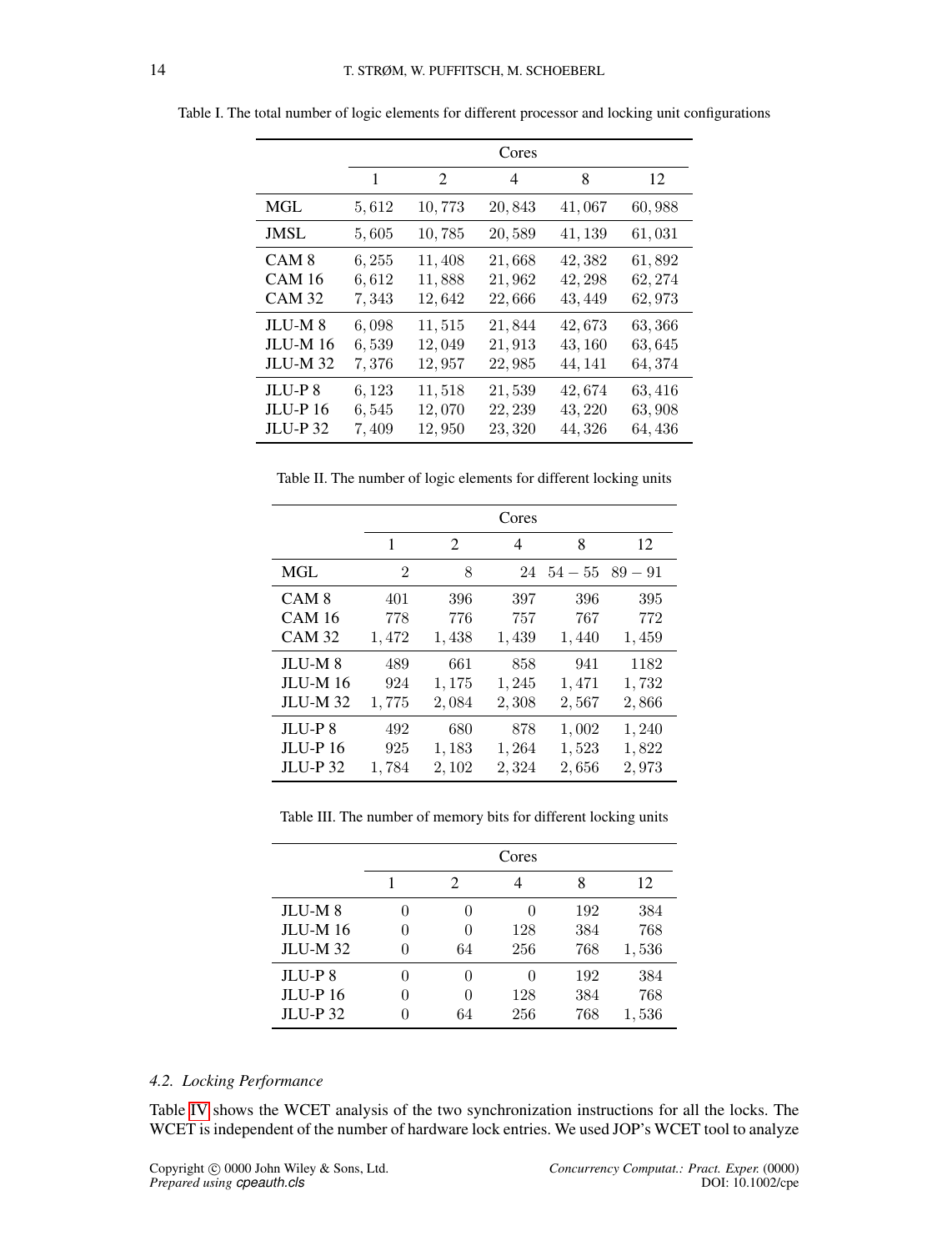| ×<br>v |
|--------|

<span id="page-14-0"></span>

|              |      | Cores |      |      |      |  |  |
|--------------|------|-------|------|------|------|--|--|
|              | 1    | 2     | 4    | 8    | 12   |  |  |
| monitorenter |      |       |      |      |      |  |  |
| MGL          | 19   | 19    | 19   | 19   | 19   |  |  |
| JMSL         | 1349 | 1733  | 2501 | 4037 | 5573 |  |  |
| <b>CAM</b>   | 1089 | 1398  | 2016 | 3252 | 4488 |  |  |
| <b>JLU-M</b> | 33   | 38    | 48   | 68   | 88   |  |  |
| JLU-P        | 18   | 23    | 33   | 53   | 73   |  |  |
| monitorexit  |      |       |      |      |      |  |  |
| MGL          | 20   | 20    | 20   | 20   | 20   |  |  |
| JMSL         | 789  | 1005  | 1437 | 2301 | 3165 |  |  |
| <b>CAM</b>   | 1042 | 1360  | 1996 | 3268 | 4540 |  |  |
| <b>JLU-M</b> | 27   | 32    | 42   | 62   | 82   |  |  |
| JLU-P        | 10   | 15    | 25   | 45   | 65   |  |  |

Table IV. WCET in clock cycles for locking routines

JMSL and CAM locks. The MGL and JLU cannot be analyzed by the tool as the routines are only implemented in microcode and hardware, so we used manual analysis.

All the entries show the WCET for acquiring a non-contending lock, as well as releasing a lock. We only show the values for non-contending locks as the values for contending locks are application dependent. Note that the values for the MGL, JMSL and CAM locks show the WCET for acquiring a lock under the assumption that no other core is currently trying to acquire a lock. For the MGL this is necessary as all simultaneous locks are contending and therefore application dependent. For JMSL and the CAM this is a simplification which does not change the conclusion, i.e. the WCET will increase further so both will retain the worst performance. The JLU entries show the WCET under the assumption that all cores simultaneously try to acquire non-contending locks and the current core is the last in line, i.e., the proper worst case values.

The MGL has constant access time, as it uses a circular priority encoder, so if a core tries to acquire the lock, the priority encoder switches to the core within a single cycle. Note that this only applies under the previous assumption that no other core is simultaneously trying to acquire, or already holds, the lock. The JMSL and CAM locks are very slow compared to the MGL and only get slower as the number of cores increases, despite the number of software steps being constant. This is caused by memory arbitration, where the memory controller becomes a point of contention. Note that the CAM hardware access is only 2 cycles, so the issue is not with the hardware itself. The JLU locks actually perform on par with the MGL, although performance does depend on the number of cores so this only applies for a small number of cores. The JLU-P has slightly fewer microcode steps compared to the JLU-M, as the interrupt disabling and enabling is performed in hardware.

#### *4.3. Benchmarks*

For benchmarking we use the multiprocessor JemBench benchmarks [\[43\]](#page-21-20). JemBench automatically increases the computational requirements of a benchmark if it is solved too quickly, so the results reflect the difficulty of a benchmark divided by the time taken, i.e., a higher value indicates better performance. We have only included the benchmarks which actually use synchronization.

Table [V](#page-15-0) shows the results of running Nqueens for each configuration. This test clearly scales with the number of cores up to 8. The test has a large synchronized block but it is evident that only a single shared lock is used, as the MGL scales well and only the JLU can keep up with it in performance. The JMSL and CAM locks do not perform too poorly, which indicates that lock acquisition/release is not the performance bottleneck of the benchmark.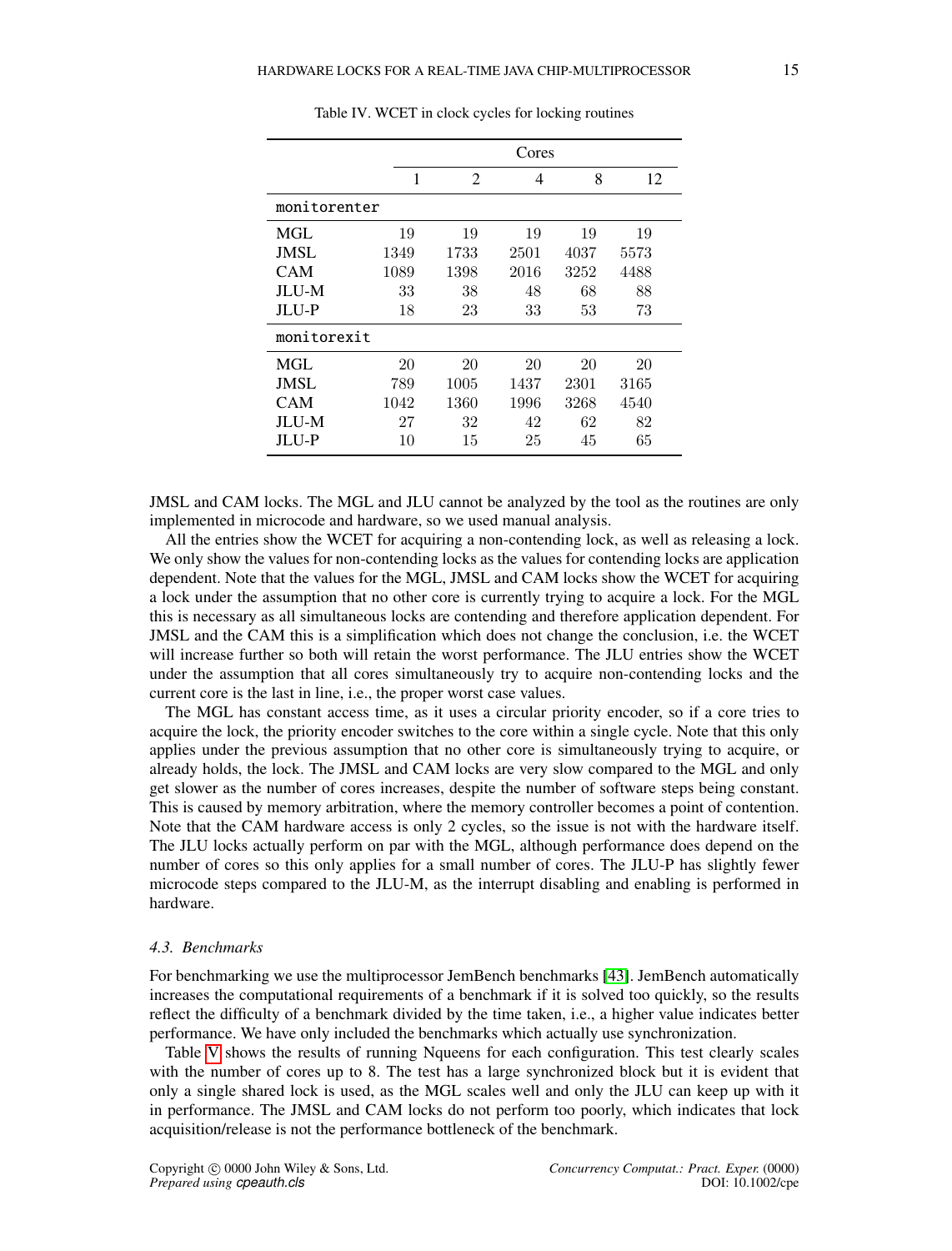<span id="page-15-0"></span>

|                    |       | Cores          |       |     |       |  |  |
|--------------------|-------|----------------|-------|-----|-------|--|--|
|                    | 1     | $\overline{c}$ | 4     | 8   | 12    |  |  |
| <b>MGL</b>         | 29.43 | 56.73          | 103   | 143 | 109   |  |  |
| <b>JMSL</b>        | 27.94 | 53.78          | 97.33 | 127 | 93.56 |  |  |
| CAM 8              | 27.94 | 53.78          | 97.26 | 127 | 93.7  |  |  |
| <b>CAM 16</b>      | 27.94 | 53.78          | 97.26 | 127 | 93.7  |  |  |
| <b>CAM 32</b>      | 27.94 | 53.78          | 97.26 | 127 | 93.7  |  |  |
| JLU-M <sub>8</sub> | 29.33 | 56.43          | 102   | 143 | 109   |  |  |
| <b>JLU-M 16</b>    | 29.30 | 56.48          | 102   | 143 | 109   |  |  |
| $II$ J J $-M$ 32   | 29.30 | 56.43          | 102   | 143 | 109   |  |  |
| JLU-P8             | 29.49 | 56.83          | 103   | 144 | 109   |  |  |
| $JLI-P16$          | 29.49 | 56.83          | 103   | 144 | 109   |  |  |
| $JLI-P32$          | 29.49 | 56.78          | 103   | 144 | 109   |  |  |

Table V. Benchmark results for Nqueens N=9, L=3

| Table VI. Benchmark results for AES |  |
|-------------------------------------|--|
|-------------------------------------|--|

<span id="page-15-1"></span>

|                  |       | Cores          |     |       |       |  |  |
|------------------|-------|----------------|-----|-------|-------|--|--|
|                  | 1     | $\overline{2}$ | 4   | 8     | 12    |  |  |
| MGL              | 86.66 | 140            | 127 | 88.76 | 71.03 |  |  |
| <b>JMSL</b>      | 85.9  | 139            | 126 | 88.21 | 70.56 |  |  |
| CAM <sub>8</sub> | 85.96 | 139            | 126 | 88.15 | 70.52 |  |  |
| <b>CAM 16</b>    | 85.9  | 139            | 126 | 88.21 | 70.52 |  |  |
| <b>CAM 32</b>    | 85.9  | 138            | 126 | 88.15 | 70.52 |  |  |
| JLU-M 8          | 86.60 | 139            | 127 | 88.76 | 70.99 |  |  |
| <b>JLU-M 16</b>  | 86.54 | 139            | 127 | 88.82 | 70.99 |  |  |
| <b>JLU-M32</b>   | 86.54 | 139            | 127 | 88.76 | 70.99 |  |  |
| JLU-P8           | 86.66 | 140            | 127 | 88.82 | 71.03 |  |  |
| <b>JLU-P16</b>   | 86.6  | 140            | 127 | 88.76 | 71.03 |  |  |
| <b>JLU-P32</b>   | 86.6  | 140            | 127 | 88.76 | 71.03 |  |  |

Table [VI](#page-15-1) shows the results for the AES benchmark. This test scales only to two cores after which performance gets worse. We investigated the benchmark and found an issue with the data generation thread that uses the standard random function. That function uses long operations, which are slow on 32-bit machines. In that case a single library function dominates the benchmarks execution time. We think embedded benchmarks should be self contained and not depend on a system library. We reported this issues to the benchmark maintainers and this issue should be fixed with an update of JemBench. Configuration performance is similar to the Nqueens test in that locking does not have a large impact on performance. Interestingly, the test uses 4 different locks; however, these locks are used for short critical sections compared with the rest of the code.

We found that the two available benchmarks did not adequately represent non-contending locks, so we added our own Increment benchmark to JemBench. Increment consists of 48 runnables which are distributed evenly among the cores. Each runnable iterates through the list of runnables and in turn locks on a runnable and increments its counter L times. Increment is therefore a test with an abundance of locking and, depending on L, either long or short locks.

Table [VII](#page-16-0) shows the results of running Increment on all configurations with L=1. The first thing to notice is that this is a test where there is a significant difference between the MGL and JLU. The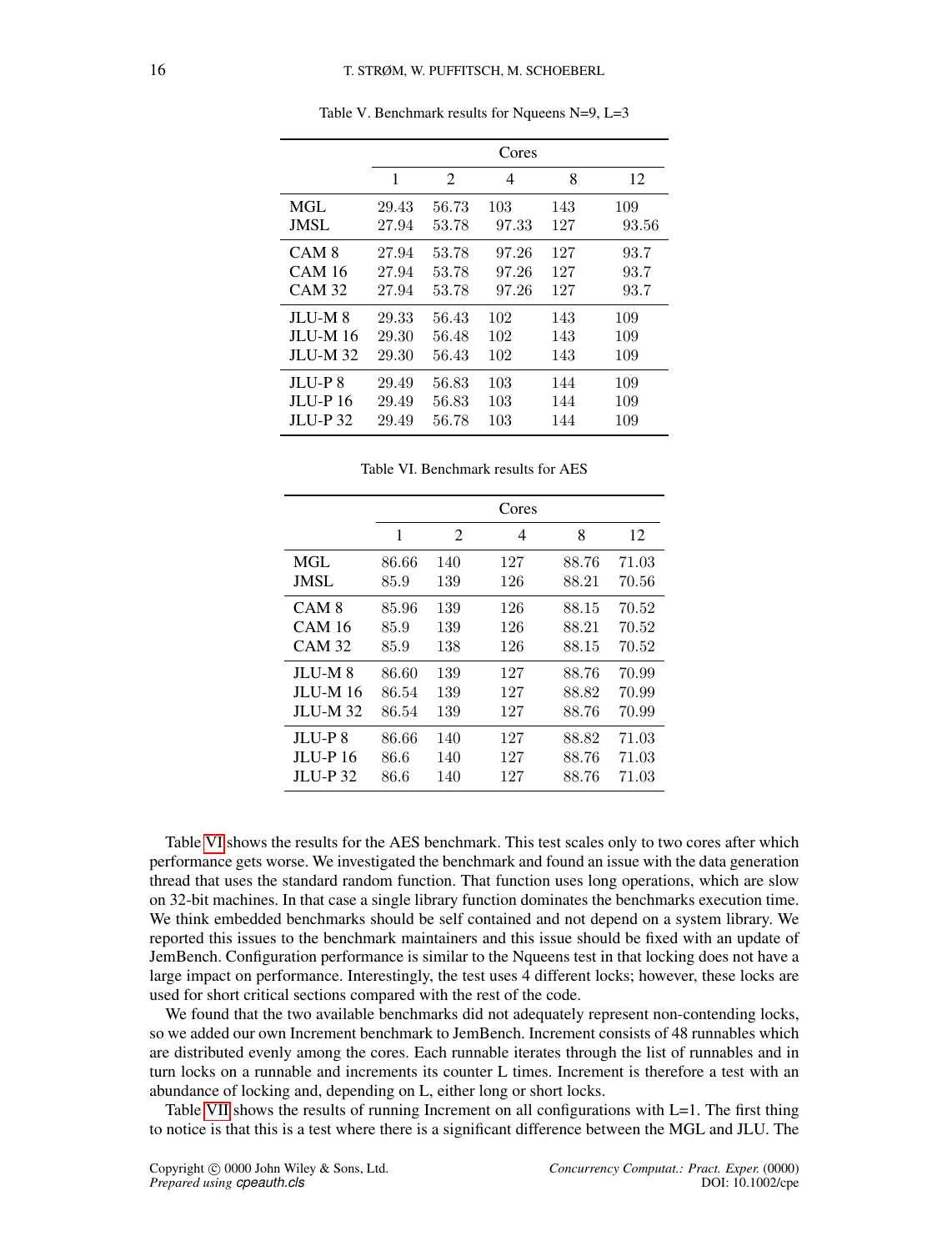<span id="page-16-0"></span>

|                  |       | Cores |       |       |       |  |
|------------------|-------|-------|-------|-------|-------|--|
|                  | 1     | 2     | 4     | 8     | 12    |  |
| MGL              | 34.46 | 27.63 | 28.72 | 15.84 | 11.23 |  |
| <b>JMSL</b>      | 26.4  | 22.19 | 23.97 | 13.73 | 9.84  |  |
| CAM <sub>8</sub> | 26.38 | 22.19 | 23.95 | 13.72 | n/a   |  |
| <b>CAM 16</b>    | 26.38 | 22.17 | 23.97 | 13.72 | 9.83  |  |
| <b>CAM 32</b>    | 26.38 | 22.17 | 23.97 | 13.73 | 9.84  |  |
| JLU-M8           | 33.54 | 31.12 | 51.73 | 66.08 | n/a   |  |
| <b>JLU-M 16</b>  | 33.54 | 31.12 | 51.77 | 66.08 | 74.24 |  |
| <b>JLU-M32</b>   | 33.54 | 31.12 | 51.77 | 66.11 | 74.24 |  |
| JLU-P 8          | 34.74 | 32.27 | 53.06 | 67.29 | n/a   |  |
| <b>JLU-P16</b>   | 34.76 | 32.29 | 53.06 | 67.29 | 74.98 |  |
| $JLI-P32$        | 34.76 | 32.27 | 53.02 | 67.29 | 74.98 |  |

Table VII. Benchmark results for Increment L=1

Table VIII. Benchmark results for Increment L=100

<span id="page-16-1"></span>

|                    |      | Cores |      |            |      |  |
|--------------------|------|-------|------|------------|------|--|
|                    | 1    | 2     | 4    | 8          | 12   |  |
| MGL                | 0.79 | 0.48  | 0.35 | 0.22       | 0.15 |  |
| <b>JMSL</b>        | 0.78 | 0.48  | 0.41 | 0.22       | 0.15 |  |
| CAM <sub>8</sub>   | 0.78 | 0.48  | 0.41 | 0.22 n/a   |      |  |
| <b>CAM 16</b>      | 0.78 | 0.48  | 0.41 | 0.22       | 0.15 |  |
| <b>CAM 32</b>      | 0.78 | 0.48  | 0.41 | 0.22       | 0.15 |  |
| JLU-M <sub>8</sub> | 0.79 | 0.72  | 1.22 | 1.52 $n/a$ |      |  |
| <b>JLU-M16</b>     | 0.79 | 0.72  | 1.22 | 1.52       | 1.71 |  |
| <b>JLU-M32</b>     | 0.79 | 0.72  | 1.22 | 1.52       | 1.71 |  |
| JLU-P8             | 0.79 | 0.72  | 1.22 | 1.53       | n/a  |  |
| <b>JLU-P16</b>     | 0.79 | 0.72  | 1.22 | 1.53       | 1.71 |  |
| $JLI-P32$          | 0.79 | 0.72  | 1.22 | 1.52       | 1.71 |  |

MGL performance scales according to a negative logarithm, whereas the JLU scales according to a positive logarithm. The performance of single core locking is roughly the same, which is expected since there is no contention. Surprisingly the JMSL and CAM scale similarly to the MGL, even with a lot of non-contending locks. It seems that memory arbitration has such a large impact that the benefits of enabling non-contending locks is lost. Note that the values for the 12-core, 8-entry hardware locks do not exist as there are too many simultaneously active locks.

Table [VIII](#page-16-1) shows the results of running Increment on all configurations with L=100. In this test the amount of work being done within a synchronized block is scaled roughly by a factor of 100. This is evident in the lower numbers. The results are similar to  $L=1$ , with the MGL, JMSL and CAM locks scaling according to a negative logarithm, and the JLU scaling according to a positive logarithm.

From all the benchmarks we can conclude that the JLU's performance is, at its worst, equivalent to the MGL, and when using multiple processors, possibly more than twice as fast as the MGL's best performance. The JMSL and CAM locks have the worst performance, even for non-contending locks. The MGL actually performs very well as long as the locks are contending or the number of cores is low.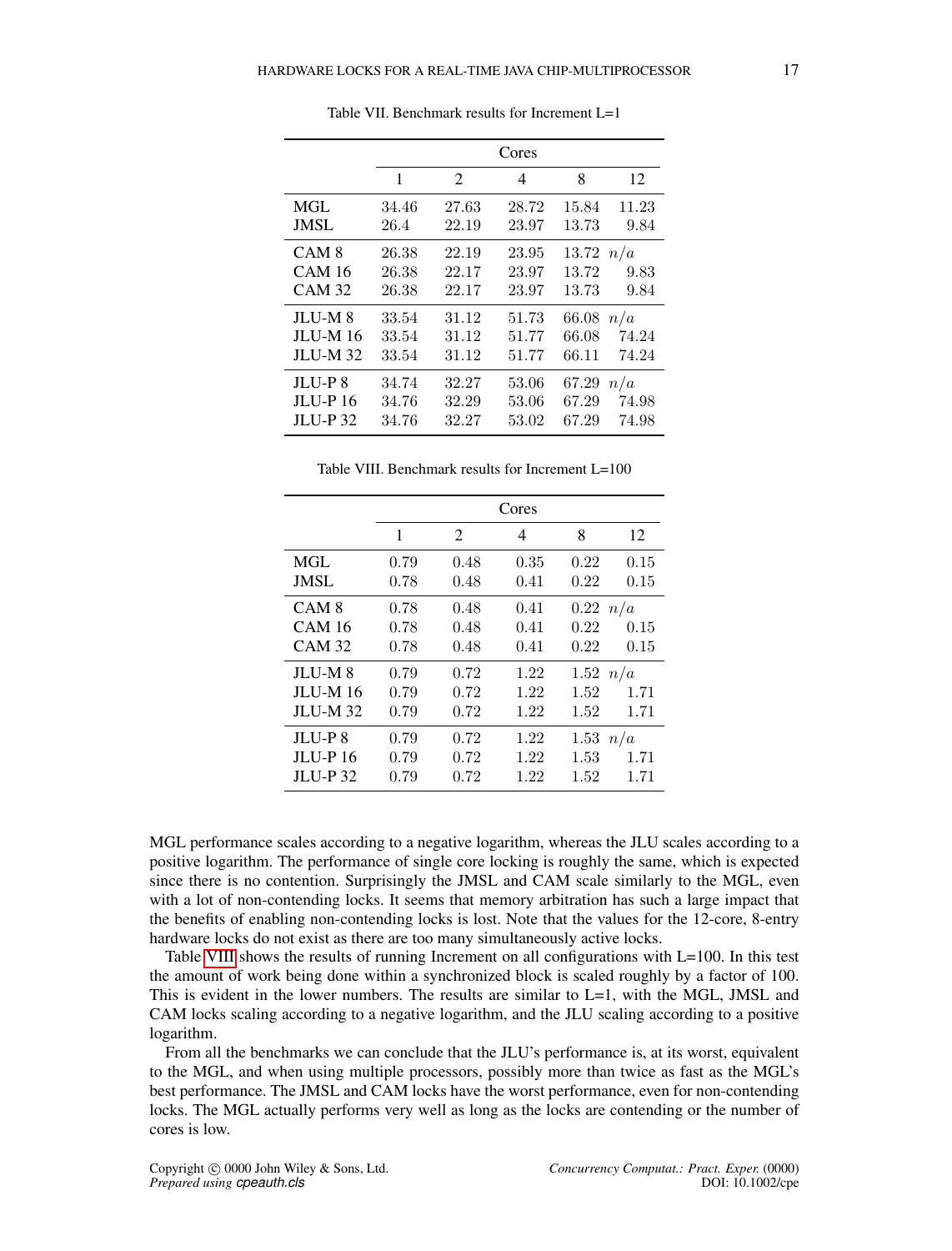#### *4.4. Use Case*

In our previous locking paper [\[4\]](#page-20-3) we included the SCJ RepRap use case [\[44\]](#page-21-21) and argued that the CAM locking unit allowed us to expand the system to 4 cores and improve performance. However, the predicted performance numbers presented in our locking paper [\[4\]](#page-20-3) were not correct, as we ignored the delay due to memory arbitration for a CMP system. What follows is the updated use case explanation, analysis, and conclusion.

The SCJ RepRap applications controls a RepRap 3D printer and consists of 4 periodic event handlers: RepRapController, HostController, CommandController and CommandParser. A host computer takes a 3D drawing and generates textual printer instructions (G-codes). The HostController manages the serial communication between the printer and the host, receiving the instructions from the host. The CommandParser receives the instruction from the HostController and parses it. If the characters represent a valid instruction a command object is set up and enqueued in the CommandController, which executes the commands in FIFO order. Finally the RepRap controller controls the printer itself and receives parameters from the CommandController.

Table [IX](#page-18-0) contains the periods for the event handlers. The HostController and RepRapController have necessarily short periods dictated by the communication and hardware respectively. The other two event handlers do not have such strict timing requirements and therefore operate at longer periods. All four event handlers are constructed as a pipeline for processing printing instructions, meaning that between each stage a lock is shared to synchronize data. Additionally, there is cyclic synchronization between three of the handlers. The SCJ RepRap application therefore presents a case where having multiple processors is desirable and just using the MGL should be detrimental to performance.

The SCJ RepRap paper [\[4\]](#page-20-3) tests schedulability of the 4 periodic event handlers on a single JOP core. In our test we configure JOP with 4 cores and run each handler on a separate core. However, due to the large memory arbitration overhead with 4 cores and unnecessarily large critical sections when writing to the host, the use case is still not schedulable. We have therefore removed unnecessarily coarse grained synchronizations, such as holding a lock while writing each part of a message to the host when the application construction prevents the message from being interleaved with other messages. Overall the changes are minor.

The new WCETs can be seen in Table [IX.](#page-18-0) We did not include an analysis with the CAM, as preliminary analysis showed that the software steps involving the CAMS's locking queue were severely hampered by the memory arbitration, so the use case with the CAM would not be schedulable. It is worth noting that when analyzing the blocking times in a CMP environment, an event handler can be blocked several times by event handlers on other cores acquiring the same lock(s), as priorities have no meaning across cores. The total maximum potential blocked time is shown in the table.

Our analysis from [\[4\]](#page-20-3) differs in that blocking times do not propagate down the priority chain, as there are no real priorities. Our schedulability analysis is thereby simplified to  $W + B < T$ , where W, B and T are the event handler's WCET, maximum blocked time and period, respectively. The HostController is not schedulable using the MGL, as its WCET and maximum blocked time is higher than its period of 1. The HostController is schedulable using the JLU-M, as each event handler's WCET and blocked time is shorter than the respective period.

The main issue with the MGL reducing all locks to a single shared lock is quite evident in Table [IX,](#page-18-0) in that the WCETs are almost equal, whereas the MGL's blocking times are up to 17 times longer than the JLU-M's.

#### 5. DISCUSSION

Our exploration of CMP locking led to some open questions with respect to the SCJ specification, which we will discuss in the following.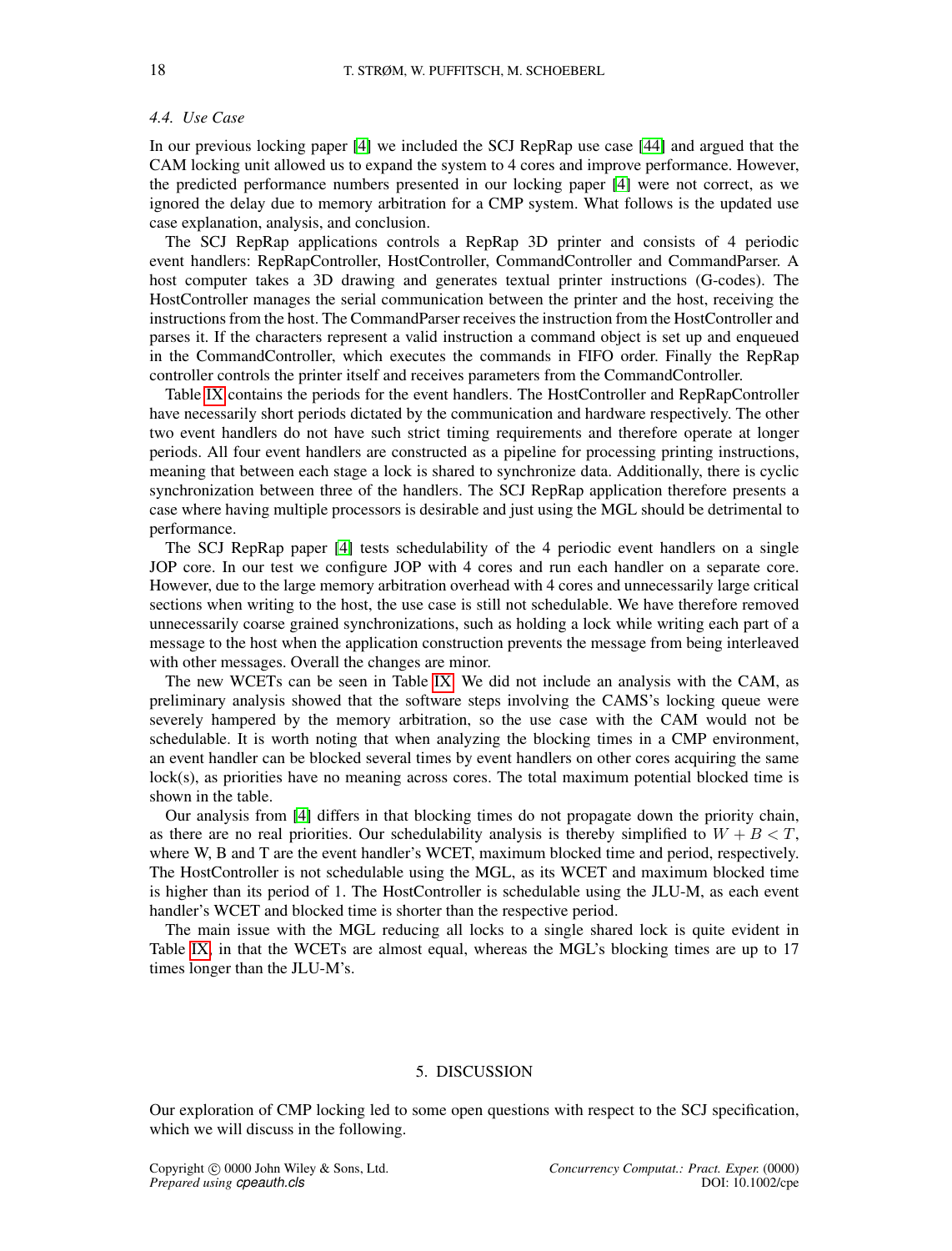| I | ۰.           |
|---|--------------|
|   |              |
|   | ٦<br>۰.<br>v |

<span id="page-18-0"></span>

|                       |             | $WCET$ (ms) |        | Max. potential blocking time (ms) |       |
|-----------------------|-------------|-------------|--------|-----------------------------------|-------|
| <b>PEH</b>            | Period (ms) | MGL         | JLU-M  | MGL                               | JLU-M |
| RepRapController      |             | 0.256       | 0.253  | 0.951                             | 0.054 |
| <b>HostController</b> |             | 0.729       | 0.717  | 0.951                             | 0.270 |
| CommandController     | 20          | 2.433       | 2.423  | 1.901                             | 1.242 |
| <b>CommandParser</b>  | 20          | 12.043      | 12.039 | 1.188                             | 0.723 |

Table IX. WCET for the updated PeriodicEventHandlers using the MGL and JLU-M

# *5.1. Specification*

In [\[4\]](#page-20-3) we pointed out that the statement of feasibility analysis ignores blocking times on CMP systems. As a reaction to that paper the specification was updated.

### *5.2. Multiprocessor Locking in SCJ*

The current SCJ specification [\[38\]](#page-21-15) is silent in the normative part on the *correct* locking protocol for multiprocessors and the priority inversion avoidance protocol. Only the rationale gives some indication of what versions could be implemented:

If schedulable objects on separate processors are sharing objects and they do not selfsuspend while holding the monitor lock, then blocking can be bounded but the absence of deadlock cannot be assured by the PCE protocol alone.

The usual approach to waiting for a lock that is held by a schedulable object on a different processor is to spin (busy-wait). There are different approaches that can be used by an implementation such as, for example, maintaining a FIFO/Priority queue of spinning processors, and ensuring that the processors spin non-preemptively. SCJ does not mandate any particular approach but requires an implementation to document its approach (i.e., implementation-defined). [\[38,](#page-21-15) p. 143]

This indicates that our implementation of spinning wait at top priority and a FIFO queue is a *possible* implementation. Leaving the details of the multiprocessor locking open and implementation defined will result in different scheduling behavior of the same SCJ application on different SCJ implementations.

To avoid unbounded priority inversion, it is necessary to carefully set the ceiling values. [\[38,](#page-21-15) p. 143]

This *hint* is for the application developer. However, with our implementation we simplify the priority ceiling implementation by having the ceiling always at top priority. The top ceilings allow less concurrency, but a simpler (and faster) locking implementation.

On a level 1 system, the schedulable objects are fully partitioned among the processors using the scheduling allocation domain concept. The ceiling of every synchronized object that is accessible by more than one processor has to be set so that its synchronized methods execute in a non-preemptive manner. This is because there is no relationship between the priorities in one allocation domain and those in another. [\[38,](#page-21-15) p. 143]

This is the suggestion for the application developer to set the ceiling of shared locks to top priority. It is not specified if violating this suggestion is legal. With our simplified implementation of the ceilings, execution of synchronized methods is always non-preemptive. Therefore, our implementation introduces additional blocking on locks used only within an allocation domain.

The JMSL on JOP uses spinning at top priority plus FIFO queues. Evidence that spinning works better than suspending can be found in a study by Brandenburg at al. [\[8\]](#page-20-7).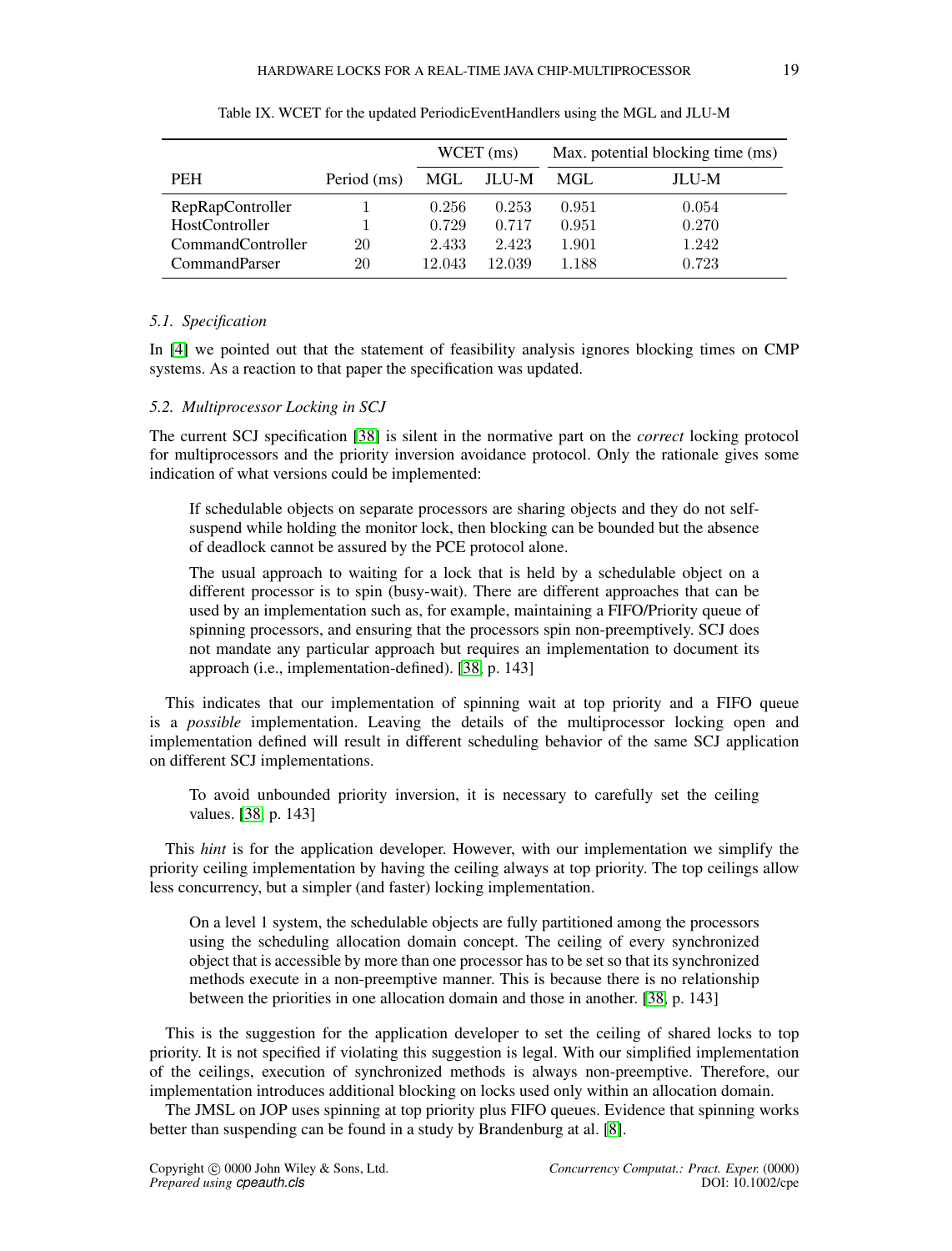### *5.3. Locks in Private Memory*

Objects that are allocated in private memory are guaranteed not to be accessible by other threads. Therefore, locks for these objects never require a ceiling above the current thread's priority. In fact, the aspect of mutual exclusion vanishes, and monitorenter/monitorexit could be eliminated through lock elision. However, these objects can have a ceiling above the thread's priority. By default, an object's ceiling is maximum priority, and threads are raised to that priority even when they synchronize on an object allocated in private memory. In our opinion, a useful optimization would be to avoid any changes to a task's priority when synchronizing on a local object.

Another observation with regard to ceiling values is that threads can allocate objects with different ceilings and then can change their priority at will by synchronizing on a suitable object. Abuse of this feature introduces dynamic priorities in a programming model that otherwise assumes fixed priorities.

Related to this observation is the fact that third-party libraries might lead to unintended priority changes of a handler. One does not always know if locks are used within library functions; and internal locks might not be accessible. In that case there is no way to avoid the priority boosting to the top priority.

We examined all method signatures specified in the SCJ library and found that the library is practically lock free. Only the InterruptHandler class has a synchronized method, but that is purposeful as locks are also used to provide mutual exclusion between Java threads and interrupt handlers written in Java.

## *5.4. Future Work*

The locking units have been motivated by the locking mechanism of Java and SCJ. However, they might also be useful in a non-Java context. We may consider exploring hardware locking units within the T-CREST CMP architecture [\[45\]](#page-21-22), which is built out of VLIW RISC processors [\[46\]](#page-21-23). In this context we might not need variable entries and instead use fixed locks, possibly reducing the locking unit size and improving performance.

Related to this, we may consider a locking unit which reduces, or altogether avoids, access serialization. This would improve performance for unrelated lock requests.

Given the increase in popularity of mixed-criticality systems, we may also consider further exploring the interaction between cache architectures and locking mechanism performance to reduce both the worst-case and average-case performance. Tighter worst-case bounds allow more/longer tasks to be safely scheduled, but also allow more time for non-critical tasks to be scheduled. The latter also applies when improving the average-case performance.

#### 6. CONCLUSION

While there is a well-established best practice for locking protocols on uniprocessor real-time systems, this is not the case for chip-multiprocessor systems. True concurrency can increase the blocking time. To bound this blocking time, threads need to actively wait (spinning wait) for locks. In this paper we presented hardware locks for a Java chip-multiprocessor. The hardware locks support the common locking protocol for real-time chip-multiprocessors to spin wait at highest priority when waiting for a lock on a different processor core.

Our performance analysis shows that merely moving the tracking of locks to hardware does not yield any performance benefits, and is actually slower than a single global lock, even though it enables concurrency for non-contending locks. This is caused by memory arbitration when maintaining queues of threads waiting for locks in software, and only gets worse as the number of cores increases. Moving the queues to hardware as well provides the best overall performance, with performance ranging from at least as fast the global lock, to more than twice the global lock's best performance. This does come at a hardware price which is significant with a low core count, but becomes negligible as the number of cores increases.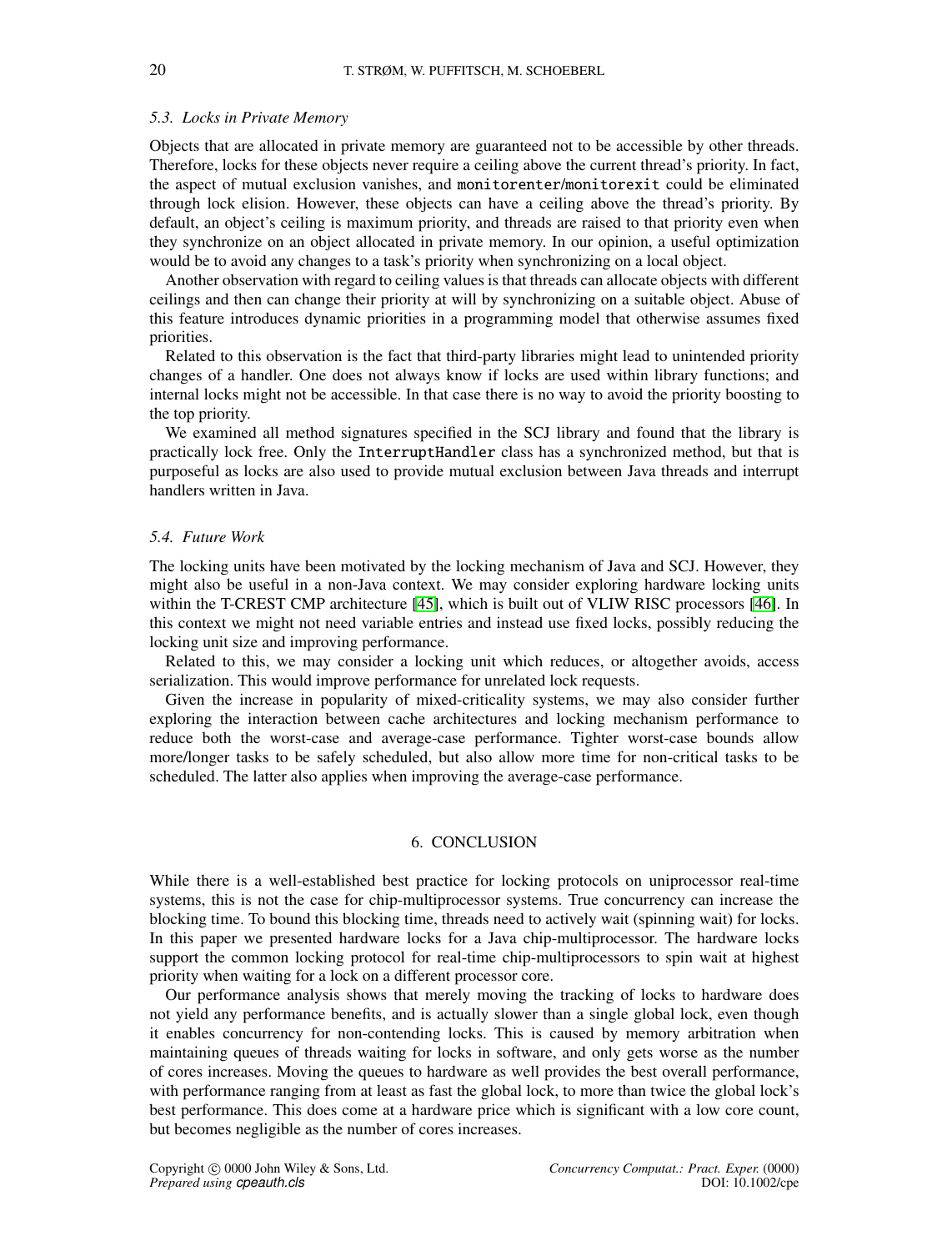#### ACKNOWLEDGMENTS

We would like to thank Benedikt Huber for his support with the WCET analysis tool WCA for JOP. This work is part of the project "Certifiable Java for Embedded Systems" (CJ4ES) and has received partial funding from the Danish Research Council for Technology and Production Sciences under contract 10-083159.

## SOURCE ACCESS

Our work is published under the GNU open source license and can be downloaded freely. The main repository for JOP is at <https://github.com/jop-devel/jop>. The hardware locks are located in a separate JOP repository at <https://github.com/torurstrom/jop>. The CAM used for this paper is on the master branch, commit d1756f4acb2bfc03cdbd424e94c13c935b694f50, and the JLU-P has its own branch (ihlu<sub>-P</sub>). The JLU-M has been merged with the main repository and is used as the default locking tool for JOP. It therefore exists in both repositories on the main branch.

#### REFERENCES

- <span id="page-20-0"></span>1. Locke D, Andersen BS, Brosgol B, Fulton M, Henties T, Hunt JJ, Nielsen JO, Nilsen K, Schoeberl M, Vitek J, *et al.*. Safety-critical Java technology specification, draft 2014. URL [https://github.com/scj-devel/doc/](https://github.com/scj-devel/doc/blob/master/scj-0-100.pdf) [blob/master/scj-0-100.pdf](https://github.com/scj-devel/doc/blob/master/scj-0-100.pdf).
- <span id="page-20-1"></span>2. Bollella G, Gosling J, Brosgol B, Dibble P, Furr S, Hardin D, Turnbull M. *The Real-Time Specification for Java*. Java Series, Addison-Wesley, 2000.
- <span id="page-20-2"></span>3. Schoeberl M. A Java processor architecture for embedded real-time systems. *Journal of Systems Architecture* 2008; 54/1–2:265–286.
- <span id="page-20-3"></span>4. Strøm TB, Puffitsch W, Schoeberl M. Chip-multiprocessor hardware locks for safety-critical Java. *Proceedings of the 11th International Workshop on Java Technologies for Real-time and Embedded Systems*, JTRES '13, ACM, 2013; 38–46.
- <span id="page-20-4"></span>5. Lampson BW, Redell DD. Experience with processes and monitors in Mesa. *Commun. ACM* Feb 1980; 23(2):105– 117.
- <span id="page-20-5"></span>6. Sha L, Rajkumar R, Lehoczky JP. Priority inheritance protocols: An approach to real-time synchronization. *IEEE Trans. Comput.* 1990; 39(9):1175–1185.
- <span id="page-20-6"></span>7. Burns A, Wellings AJ. *Real-Time Systems and Programming Languages: ADA 95, Real-Time Java, and Real-Time POSIX*. 3rd edn., Addison-Wesley Longman Publishing Co., Inc., 2001.
- <span id="page-20-7"></span>8. Brandenburg BB, Calandrino JM, Block A, Leontyev H, Anderson JH. Real-time synchronization on multiprocessors: To block or not to block, to suspend or spin? *Real-Time and Embedded Technology and Applications Symposium, 2008. RTAS'08. IEEE*, IEEE, 2008; 342–353.
- <span id="page-20-8"></span>9. Brandenburg BB. Improved analysis and evaluation of real-time semaphore protocols for p-fp scheduling. *Proceedings of the 19th IEEE Real-Time and Embedded Technology and Applications Symposium (RTAS 2013)*, 2013.
- <span id="page-20-9"></span>10. Rajkumar R, Sha L, Lehoczky JP. Real-time synchronization protocols for multiprocessors. *Real-Time Systems Symposium (RTSS)*, 1988; 259–269.
- <span id="page-20-10"></span>11. Gai P, Lipari G, Di Natale M. Minimizing memory utilization of real-time task sets in single and multi-processor systems-on-a-chip. *Real-Time Systems Symposium, 2001. (RTSS 2001). Proceedings. 22nd IEEE*, 2001; 73–83.
- <span id="page-20-11"></span>12. Baker TP. Stack-based scheduling of realtime processes. *Real-Time Systems* 1991; 3(1):67–99.
- <span id="page-20-12"></span>13. Burns A, Wellings AJ. A schedulability compatible multiprocessor resource sharing protocol – MrsP. *Real-Time Systems (ECRTS), 2013 25th Euromicro Conference on*, 2013; 282–291.
- <span id="page-20-13"></span>14. Block A, Leontyev H, Brandenburg BB, Anderson JH. A flexible real-time locking protocol for multiprocessors. *Embedded and Real-Time Computing Systems and Applications, 2007. RTCSA 2007. 13th IEEE International Conference on*, IEEE, 2007; 47–56.
- <span id="page-20-14"></span>15. Wellings AJ, Lin S, Burns A. Resource sharing in RTSJ and SCJ systems. *Proceedings of the 9th International Workshop on Java Technologies for Real-Time and Embedded Systems*, JTRES '11, ACM: New York, NY, USA, 2011; 11–19.
- <span id="page-20-15"></span>16. Dror A. Hardware semaphores in a multi-processor environment Jan 4 1994. US Patent 5,276,886.
- <span id="page-20-16"></span>17. Carter JB, Kuo CC, Kuramkote R. A comparison of software and hardware synchronization mechanisms for distributed shared memory multiprocessors. *University of Utah, Salt Lake City, Utah* 1996; 84112.
- <span id="page-20-17"></span>18. Altera. Embedded peripherals IP user guide June 2011.
- <span id="page-20-18"></span>19. Terrell JR II. Reusable, operating system aware hardware mutex Nov 27 2012. US Patent 8,321,872.
- <span id="page-20-19"></span>20. Kolinummi P, Vehvilainen J. Hardware semaphore intended for a multi-processor system Jun 13 2006. US Patent 7,062,583.
- <span id="page-20-20"></span>21. Tuan C. Apparatus and method for hardware semaphore Jun 22 2006. US Patent App. 11/116,972.
- <span id="page-20-21"></span>22. Parson D. Resource management in a processor-based system using hardware queues Jul 28 2005. US Patent App. 10/764,967.